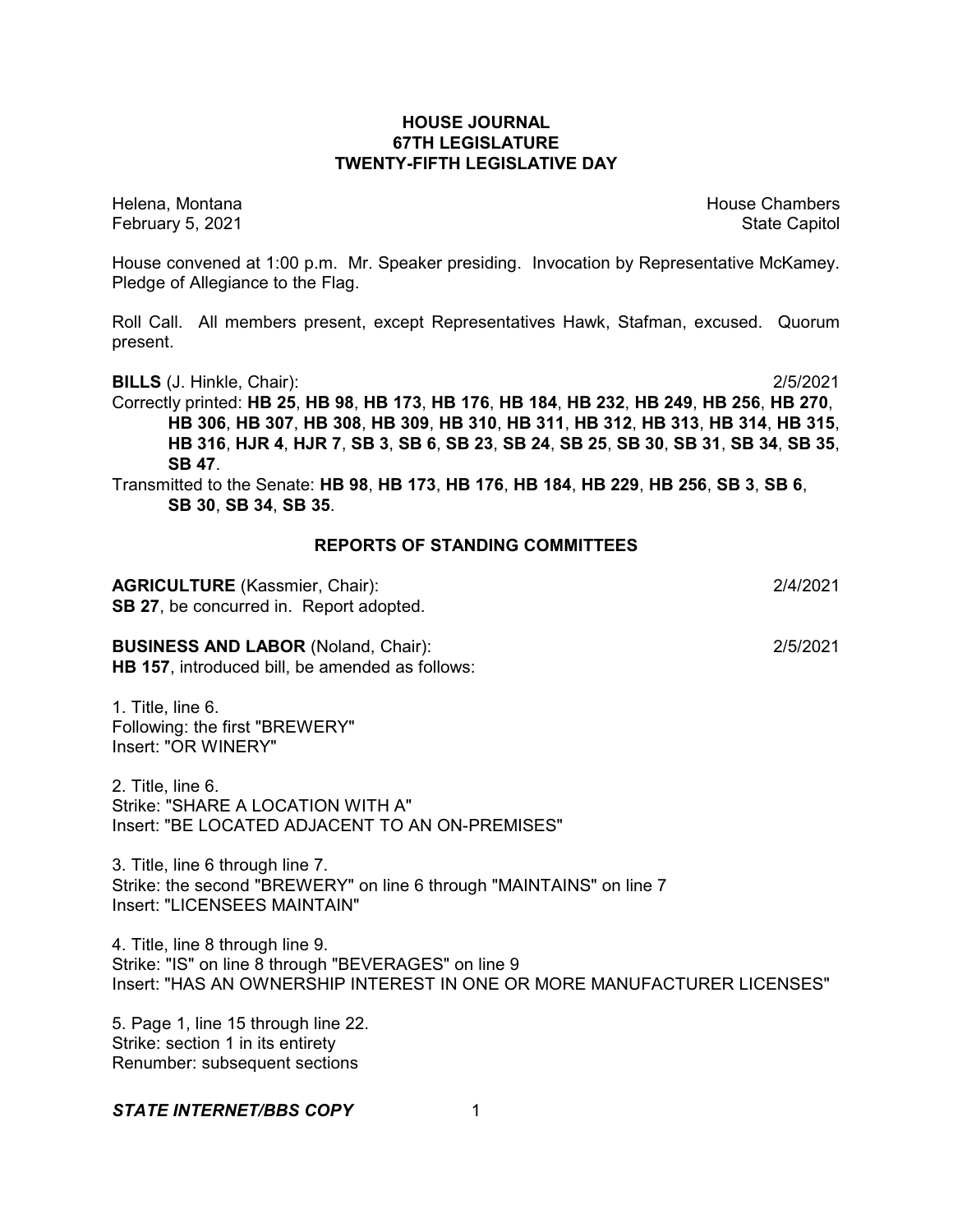6. Page 1, line 27. Strike: "[section 1]" Insert: "subsection (3)"

7. Page 2.

Following: line 6

- Insert: "(3) An on-premises consumption retailer may be located adjacent to a brewery or winery if the licensees are able to maintain control of their respective premises through adequate physical separation.
- (4) (a) For the purposes of this section, "adequate physical separation" means:
- (i) the premises of the retailer and the premises of the brewery or winery are secured after business hours from each other and from any other business, including but not limited to prohibiting a customer from accessing a brewery sample room and purchasing alcohol after the brewery tasting room hours of operation as specified in 16-3-213(2)(b); and
- (ii) the separation may include doors, gates, or windows that may be left open during business hours.
- (b) The term does not require permanent floor-to-ceiling walls."

8. Page 2, line 22. Strike: "a manufacturer license" Insert: "one or more manufacturer licenses"

9. Page 7, line 25 through line 26. Strike: section 4 in its entirety Renumber: subsequent section

And, as amended, do pass. Report adopted.

**HB 198**, introduced bill, be amended as follows:

1. Title, line 6 through line 7. Strike: "PROVIDING" on line 6 through "BENEFIT;" on line 7

2. Page 1, line 13. Following: "**expense**" Strike: "**-- rulemaking**"

3. Page 1, line 13. Strike: "(1) There Subject to subsection (2), there" Insert: "There"

4. Page 1, line 18 through line 21. Strike: subsection (2) in its entirety

And, as amended, do pass. Report adopted.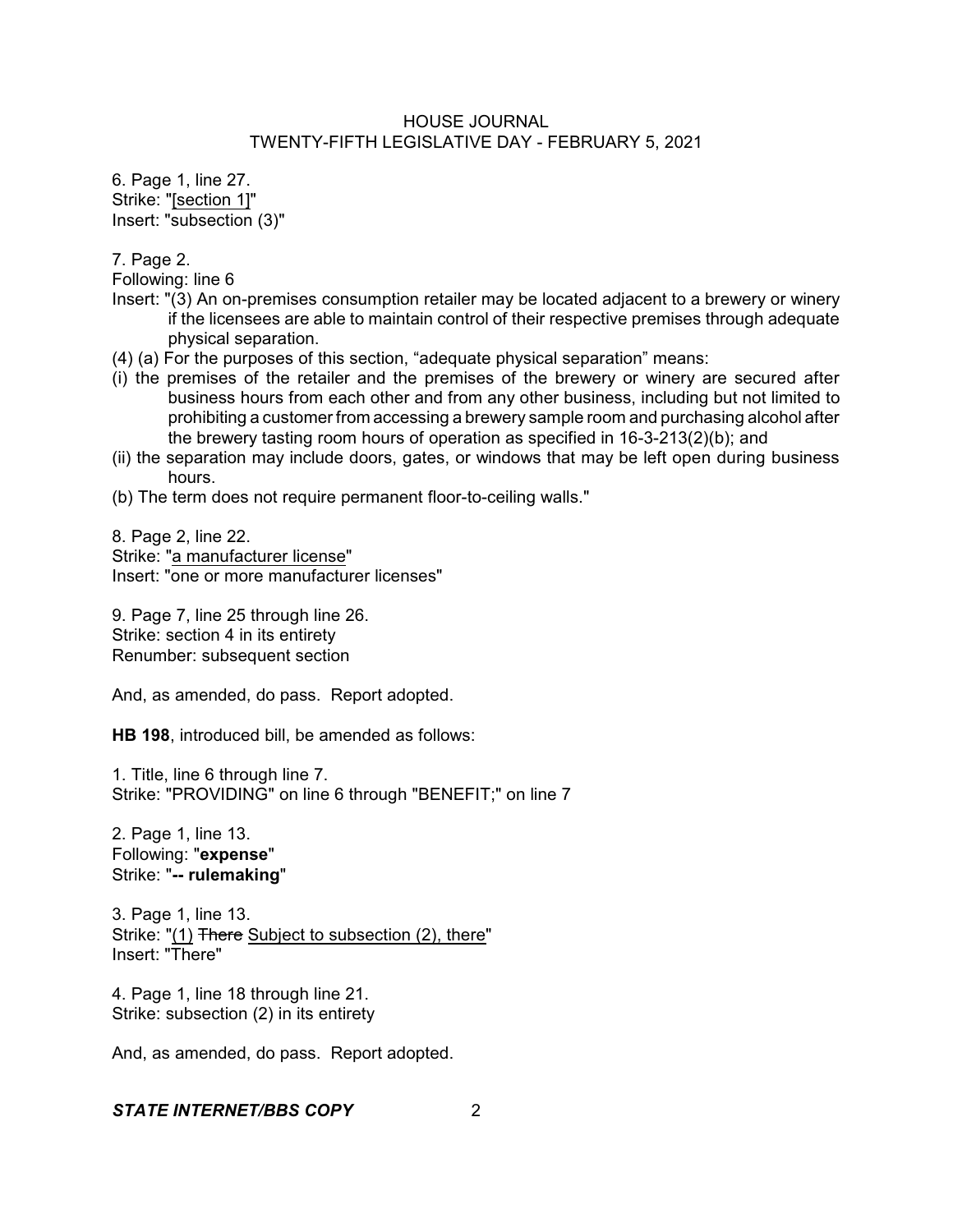**HB 217**, introduced bill, be amended as follows:

1. Page 4, line 10. Following: "**practice.**" Insert: "(1)"

2. Page 4, line 11. Strike: "(1)" Insert: "(a)" **Renumber:** subsequent subsections

3. Page 4, line 15. Following: "tests" Strike: "and other diagnostic studies"

4. Page 4, line 17. Following: "results" Strike: "and other diagnostic studies"

5. Page 4, line 19. Following: "tests" Strike: "and other diagnostic studies"

6. Page 4. Following: line 26

Insert: "(2) Nothing in [sections 1 through 6] authorizes a genetic counselor to practice medicine, including treatment or medical management of a patient. If, in the course of providing genetic counseling to a client, a genetic counselor finds any indication of a disease or condition that requires medical assessment or treatment, the genetic counselor shall refer the client to a provider licensed to practice medicine."

And, as amended, do pass. Report adopted.

**HB 226**, introduced bill, be amended as follows:

1. Page 4, line 10. Following: "includes" Insert: "but is not limited to"

And, as amended, do pass. Report adopted.

**HB 254**, introduced bill, be amended as follows:

1. Title, page 1, line 5. **Following:** "DISCHARGE"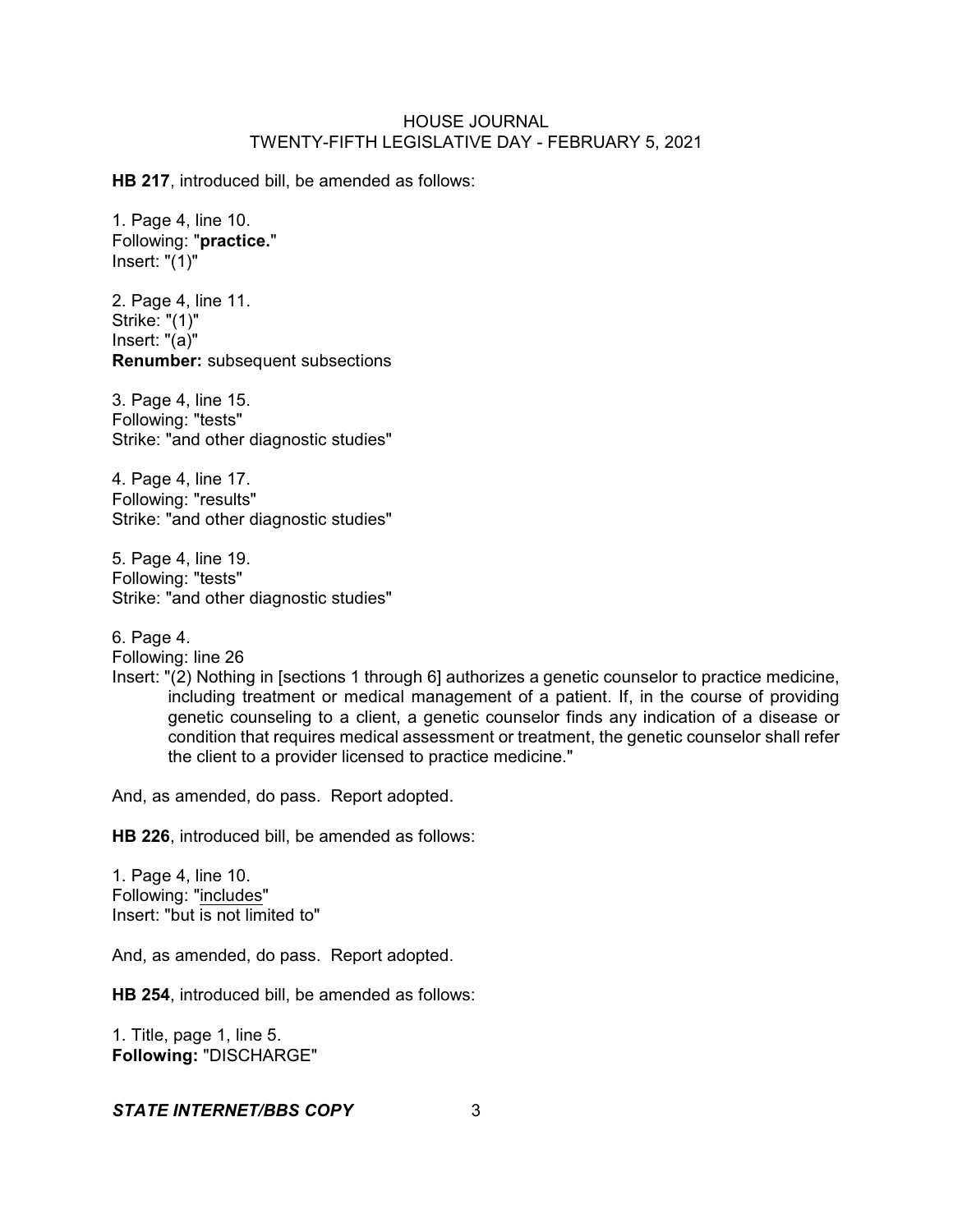# **Insert:** "AND THE EMPLOYMENT RELATIONSHIP"

2. Page 2, line 13. Strike: "personnel"

And, as amended, do pass. Report adopted.

**SB 28**, be concurred in. Report adopted. **SB 66**, be concurred in. Report adopted. **SB 70**, be concurred in. Report adopted. **SB 97**, be concurred in. Report adopted. **SB 112**, be concurred in. Report adopted.

# **FISH, WILDLIFE AND PARKS** (Fitzgerald, Chair): 2/4/2021 **HB 202**, introduced bill, be amended as follows:

1. Page 1, line 22. Following: "sheep" Insert: "taken with a limited mountain sheep license"

2. Page 1, line 26. Following:  $"(\mathbf{a})"$ Insert: "(a)"

3. Page 2, line 2. Following:  $"(\frac{4}{a})"$ Insert: "(4)(a)"

4. Page 2.

Following: line 9

Insert: "(b) Except as provided in 87-2-815, a person who takes a legal ram mountain sheep with at least one horn that is equal to or greater than a three-fourths curl using an unlimited mountain sheep license issued pursuant to 87-2-701 or a population management license is not eligible to receive another special license for that species for the next  $\overline{7}$  years. For the purposes of this subsection (4)(b),"unlimited mountain sheep license" means a license that is valid for an area in which the number of licenses issued is not restricted."

And, as amended, do pass. Report adopted.

**HB 224**, do pass. Report adopted. **HB 225**, do pass. Report adopted.

**HB 242**, introduced bill, be amended as follows:

1. Title, line 5.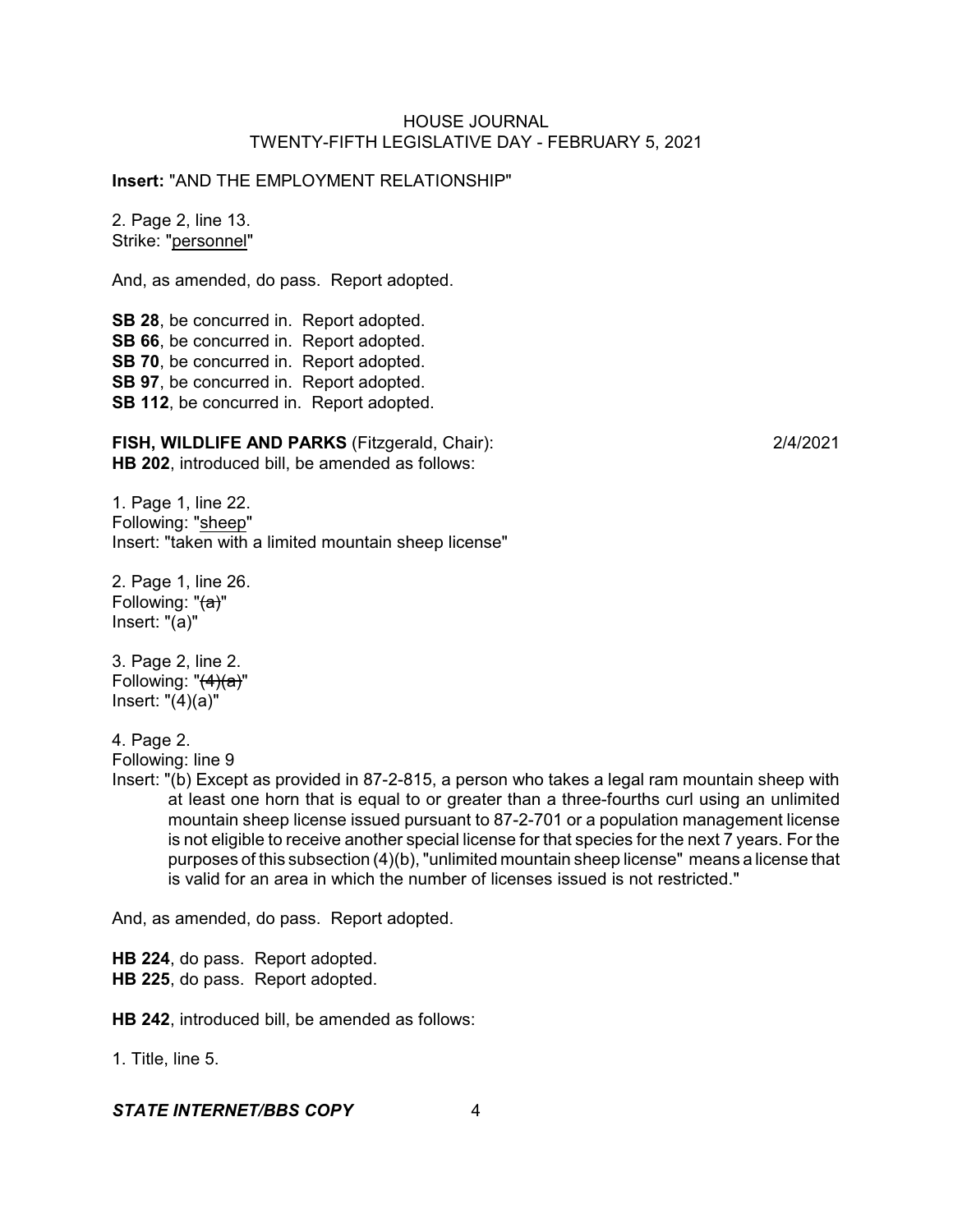Following: "EQUIPMENT;" Insert: "REVISING RULEMAKING AUTHORITY;"

2. Page 8, line 9. Following: "this season" Insert: "," **Strike:** "and"

3. Page 8, line 10. Following: "87-6-401(1)(i)" Insert: "and rules adopted by the commission"

4. Page 8, line 11. Following: "with" Insert: "loose" Following: "powder," Insert: "loose" Following: "equivalent" Insert: "loose black powder substitute"

5. Page 8, line 12. Following: "mechanism" Insert: "using a percussion or musket cap"

6. Page 9, line 14. Following: "cartridges" Insert: "," Strike: "or"

7. Page 9, line 14. Following: "sabots" Insert: ", gas checks,"

And, as amended, do pass. Report adopted.

**HB 260**, do pass. Report adopted. **SB 61**, be concurred in. Report adopted. **SB 62**, be concurred in. Report adopted.

**JUDICIARY** (Usher, Chair): 2/5/2021 **HB 218**, do pass. Report adopted. **HB 223**, do pass. Report adopted.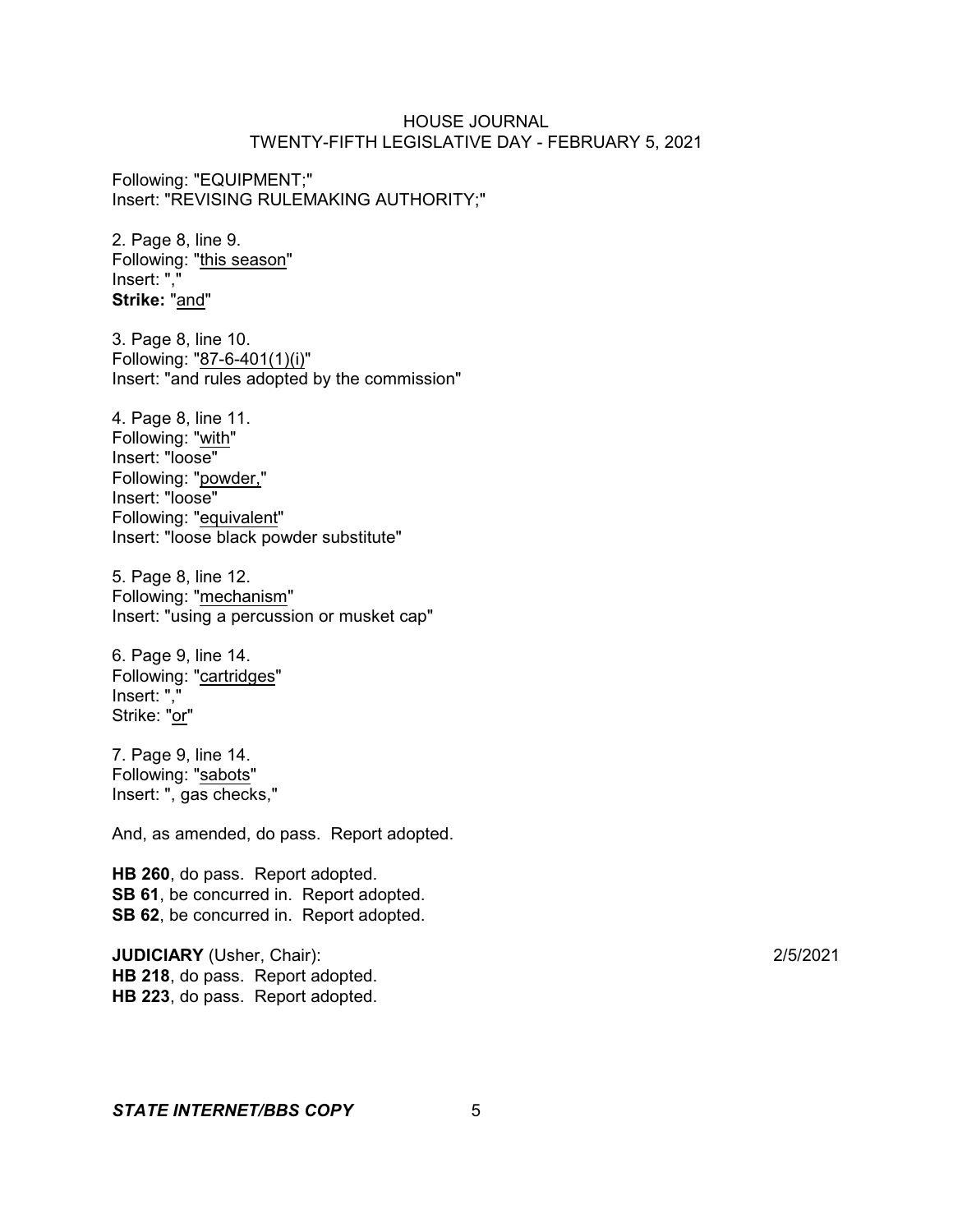**HB 243**, introduced bill, be amended as follows:

1. Title, line 8. Following: "OFFICERS;" Strike: "AND"

2. Title, line 9. Following: "MCA" Insert: "; AND PROVIDING AN IMMEDIATE EFFECTIVE DATE"

3. Page 2. Following: line 27 Insert: "NEW SECTION. **Section 4. {standard} Effective date.** [This act] is effective on passage and approval." And, as amended, do pass. Report adopted.

**HB 261**, do pass. Report adopted. **HB 262**, do pass. Report adopted. **HB 263**, do pass. Report adopted. **SB 104**, be concurred in. Report adopted.

**HUMAN SERVICES** (Lenz, Chair): 2/4/2021 **HB 43**, introduced bill, be amended as follows:

1. Title, line 5. Strike: "TELEMEDICINE" Insert: "TELEHEALTH"

2. Title, line 6. Following: line 5 Insert: "PROHIBITING CERTAIN CONTRACT PROVISIONS THAT IMPOSE SITE RESTRICTIONS ON TELEHEALTH;"

3. Title, line 7. Strike: "TELEMEDICINE" Insert: "TELEHEALTH"

4. Title, line 10. Following: "33-22-138," Strike: "AND" Following: "37-3-102," Insert: "37-11-101, 37-11-105, AND 50-46-302,"

5. Page 3, line 25. Strike: "telemedicine"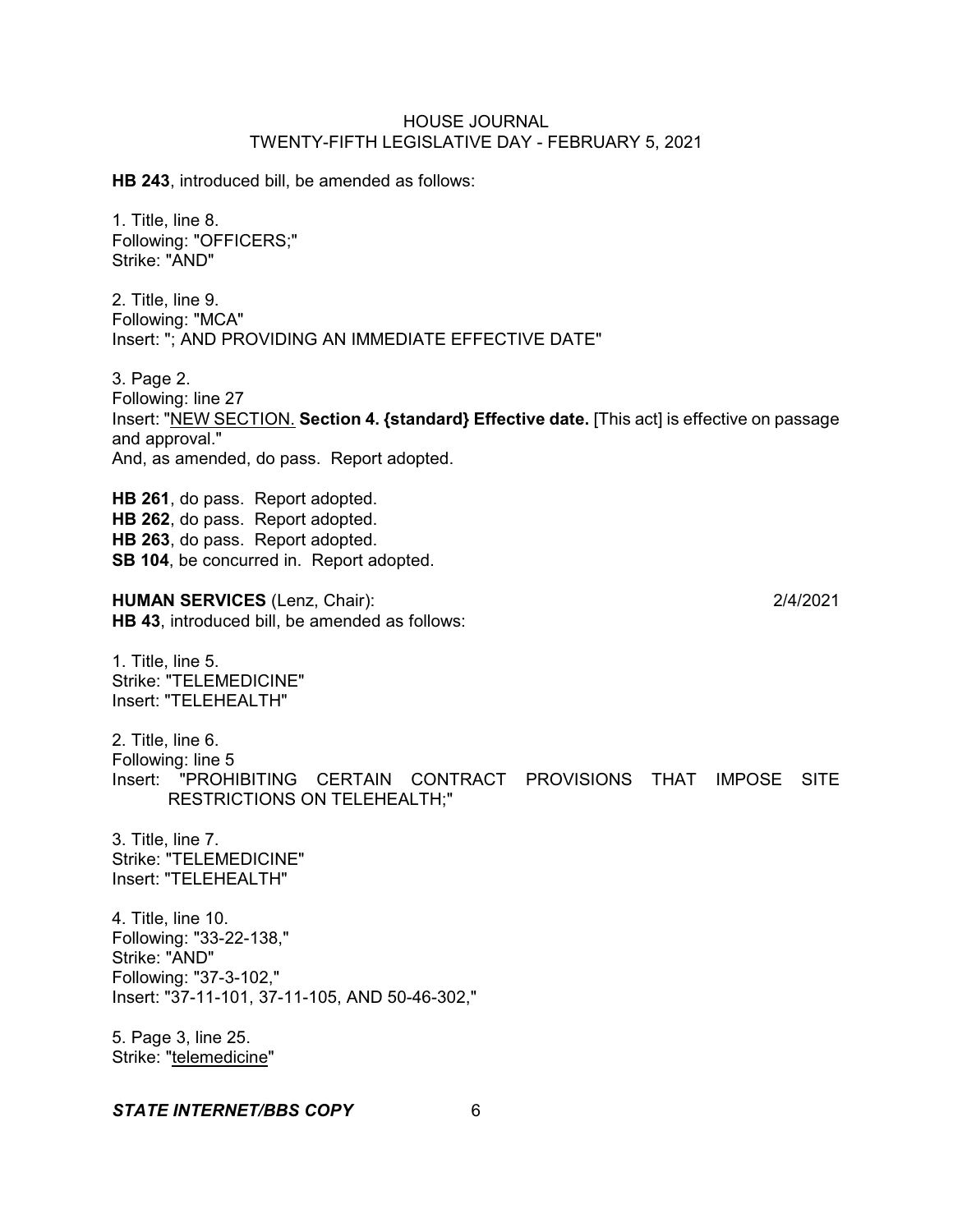Insert: "telehealth"

6. Page 7, line 4. Strike: "telemedicine" Insert: "telehealth"

7. Page 8, line 7. Strike: "telemedicine" Insert: "telehealth"

8. Page 8, line 10. Strike: "**telemedicine**" Insert: "**telehealth**"

9. Page 8, line 13. Strike: "telemedicine" Insert: "telehealth"

10. Page 8.

Following: line 14

Insert: "(2) A policy, certificate, contract, or agreement may not:

- (a) impose restrictions involving:
- (i) the site at which the patient is physically located and receiving health care services by means of telehealth; or
- (ii) the site at which the health care provider is physically located and providing the services by means of telehealth; or
- (b) distinguish between telehealth services provided to patients in rural locations and telehealth services provided to patients in urban locations."

**Renumber:** subsequent subsections

11. Page 8, line 20. Following: line 19 Insert: "(b) coverage of an otherwise noncovered benefit;" **Renumber:** subsequent subsections

12. Page 8, line 21. Strike: "telemedicine" Insert: "telehealth"

13. Page 8, line 23. Following: "50-46-310" Insert: "or as provided in Title 37 and related administrative rules"

14. Page 8, line 25. Strike: "telemedicine"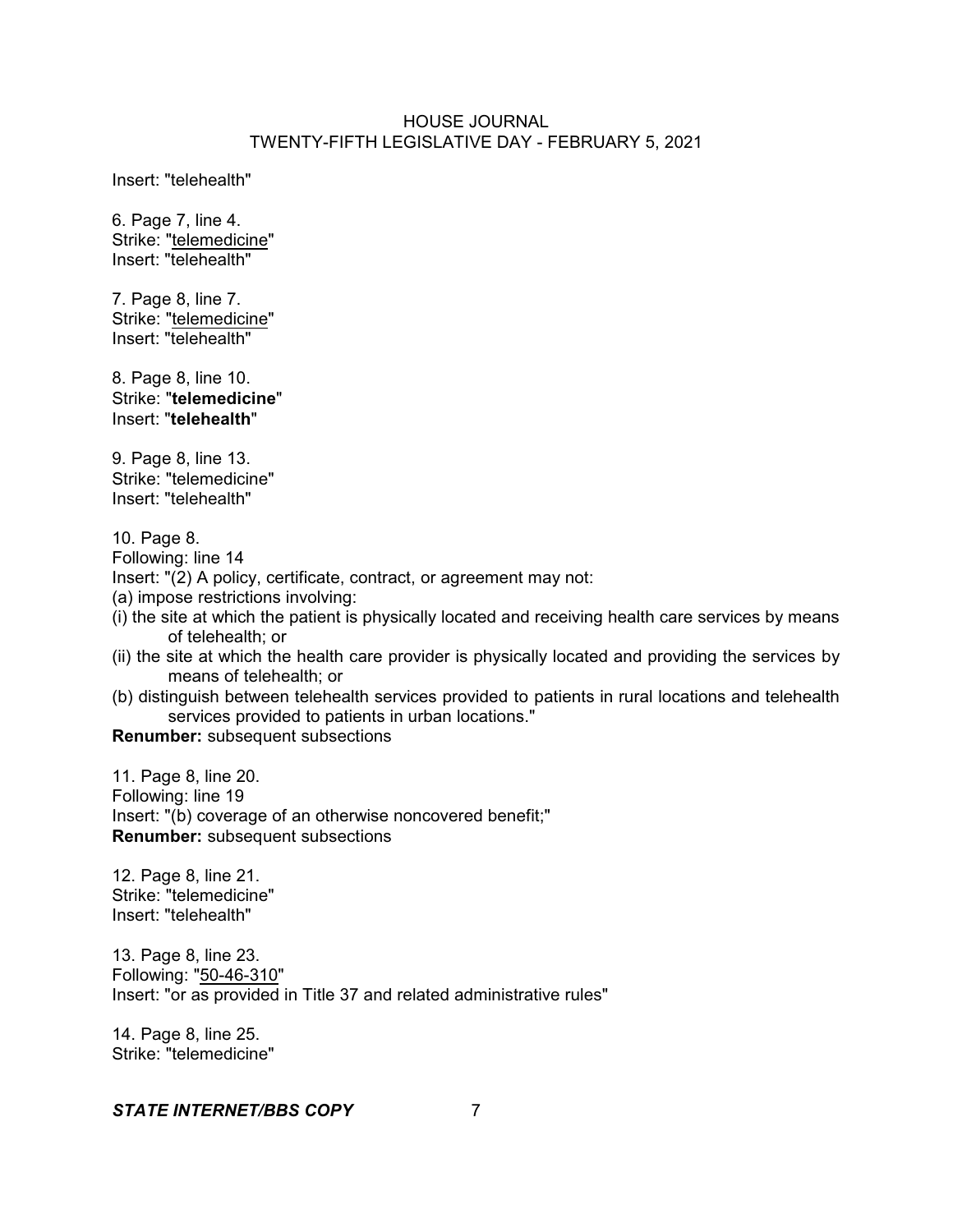Insert: "telehealth"

15. Page 9, line 1. Strike: "telemedicine" Insert: "telehealth"

16. Page 9, line 10. Following: "25," Insert: "26,"

17. Page 9, line 15 through line 19. Strike: subsection (c) in its entirety Renumber: subsequent subsections

18. Page 9, line 19. Strike: "Telemedicine" Insert: "Telehealth"

19. Page 9, line 20. Following: "communication," Strike: "e-mail, and facsimile transmission,"

20. Page 9, line 21 through line 22. Strike: "in" on line 21 through "located" on line 22

21. Page 9, line 23. Following: "connection" Strike: "or in a manner"

22. Page 9, line 23 through line 24. Strike: "the requirements" on line 23 through "et seq" on line 24 Insert: "state and federal privacy laws"

23. Page 9.

Following: line 26

Insert: "(ii) The term does not include delivery of health care services by means of facsimile machines or electronic messaging alone. The use of facsimile and electronic message is not precluded if used in conjunction with other audio, video, or telecommunications technology or media."

Renumber: subsequent subsections

24. Page 11.

Following: line 10

Insert: "(14) "Store-and-forward technology" means electronic information, imaging, and communication that is transferred, recorded, or otherwise stored in order to be reviewed at a later date by a health care provider or health care facility at a distant site without the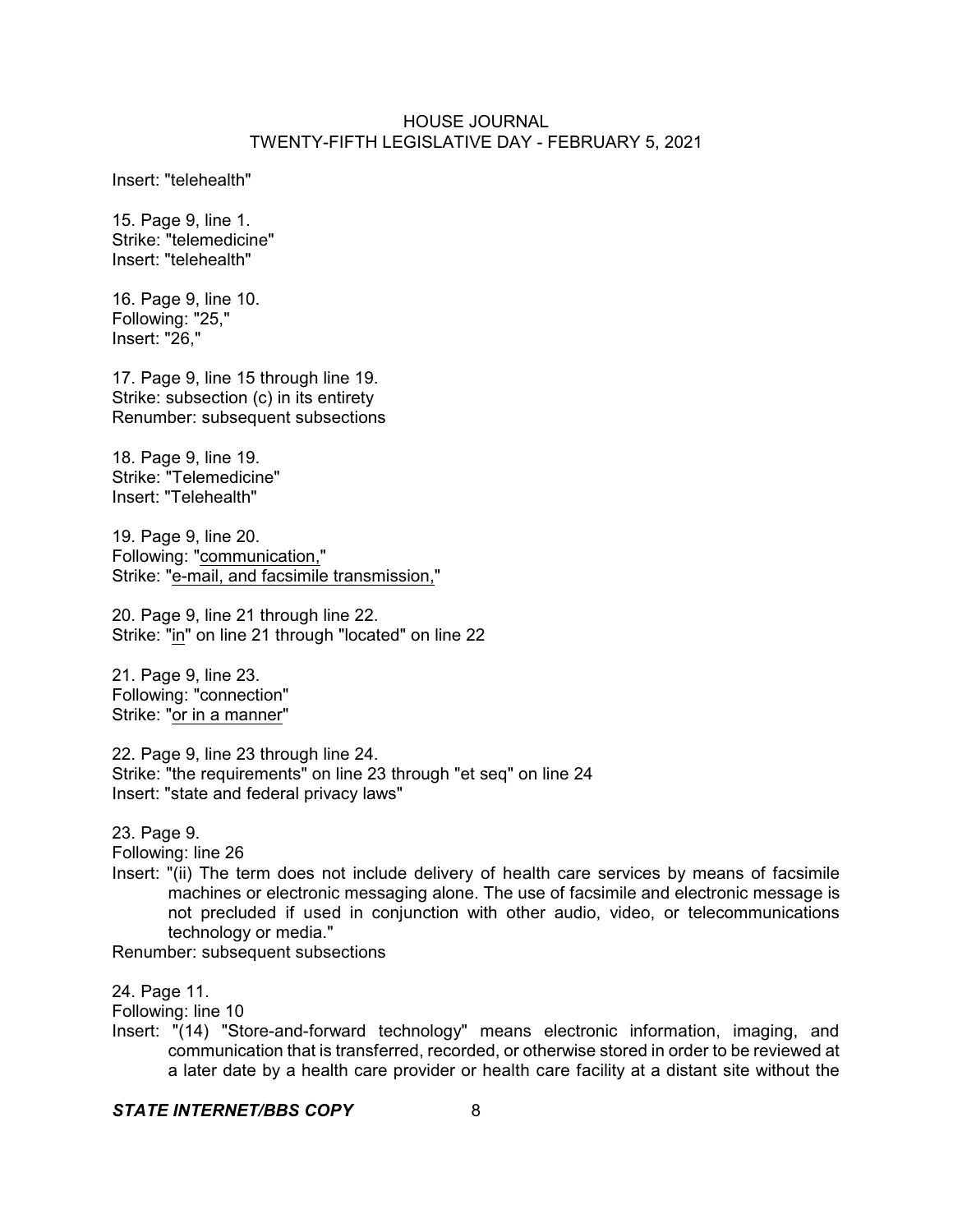patient present in real time. The term includes interactive audio, video, and data communication."

25. Page 11, line 11 through line 14. Strike: line 11 through line 14 in their entirety

26. Page 11, line 16.

Following: "transmission."

- Insert: "(15) (a) "Telemedicine" means the practice of medicine using interactive electronic communications, information technology, audio-only conversations, or other means between a licensee in one location and a patient in another location with or without an intervening health care provider. Telemedicine includes the application of secure videoconferencing or store-and-forward technology.
- (b) The term does not mean an e-mail or instant messaging conversation or a message sent by facsimile transmission.
- (c) For physicians providing written certification of a debilitating medical condition pursuant to 50- 46-310, the term does not include audio-only communication unless the physician has previously established a physician-patient relationship through an in-person encounter."

27. Page 11.

Following: line 17

Insert: "**Section 6.** Section 37-11-101, MCA, is amended to read:

"**37-11-101. Definitions.** Unless the context requires otherwise, in this chapter, the following definitions apply:

(1) "Board" means the board of physical therapy examiners provided for in 2-15-1748.

(2)"Department" means the department of labor and industry provided for in Title 2, chapter 15, part 17.

(3) "Hearing" means the adjudicative proceeding concerning the issuance, denial, suspension, or revocation of a license, after which the appropriate action toward an applicant or licensee is to be determined by the board.

(4)"Physical therapist" or"physiotherapist" means a person who practices physical therapy.

(5) "Physical therapist assistant" or "assistant" means a person who:

(a) is a graduate of an accredited physical therapist assistant curriculum approved by the board;

(b) assists a physical therapist in the practice of physical therapy but who may not make evaluations or design treatment plans; and

(c) is supervised by a licensed physical therapist as described in 37-11-105.

(6) "Physical therapist assistant student" means a person who is enrolled in an accredited physical therapist assistant curriculum and who as part of the clinical and educational training is practicing under the supervision of a licensed physical therapist as described in 37-11-105.

(7) "Physical therapy" means the evaluation, treatment, and instruction of human beings, in person or through telemedicine, to detect, assess, prevent, correct, alleviate, and limit physical disability, bodily malfunction and pain, injury, and any bodily or mental conditions by the use of therapeutic exercise, prescribed topical medications, and rehabilitative procedures for the purpose of preventing, correcting, or alleviating a physical or mental disability.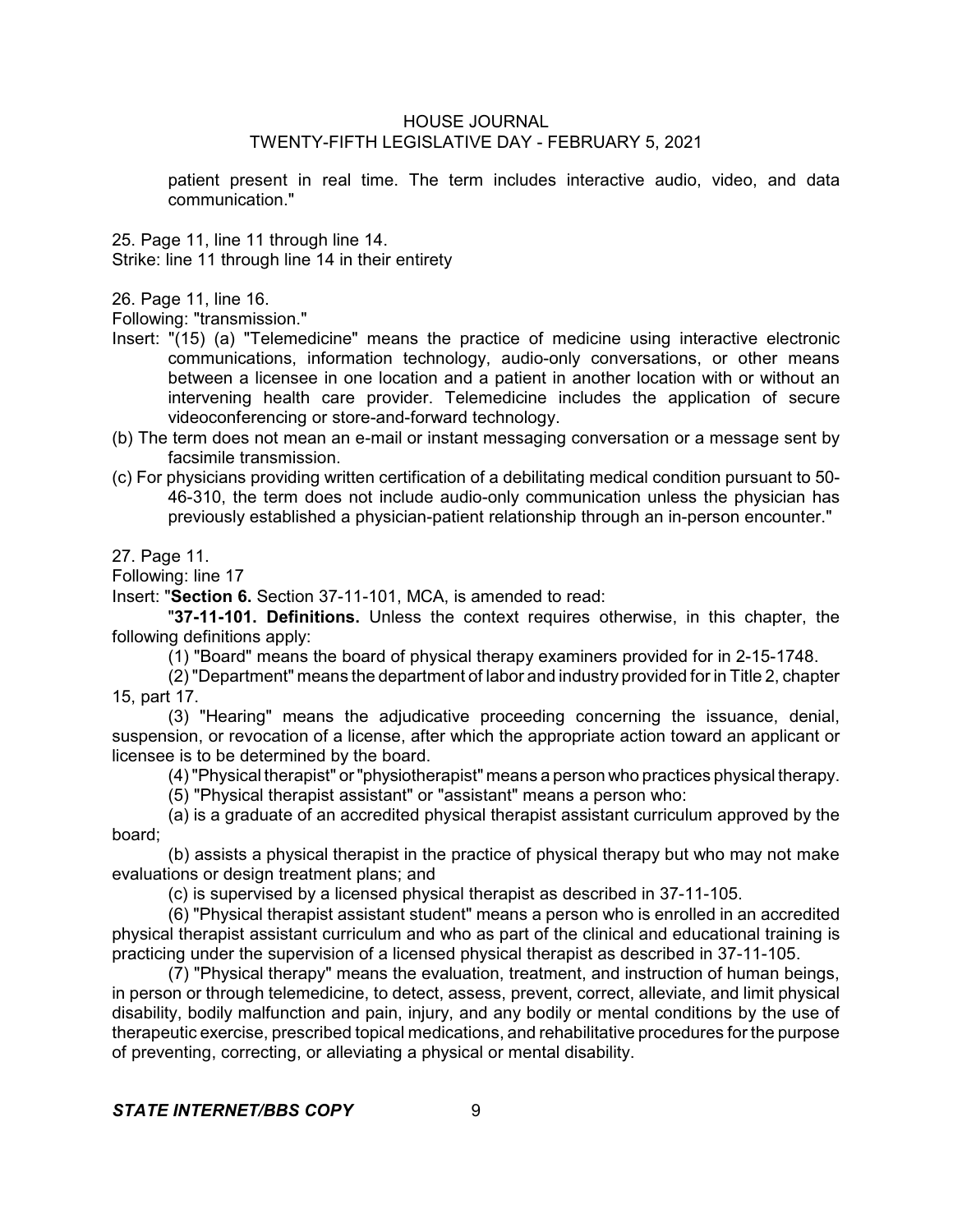(8) "Physical therapy aide" or "aide" means a person who aids in the practice of physical therapy, whose activities require on-the-job training, and who is supervised by a licensed physical therapist or a licensed physical therapist assistant as described in 37-11-105.

(9)"Physical therapy practitioner","physical therapy specialist","physiotherapy practitioner", or "manual therapists" are equivalent terms, and any derivation of the phrases or any letters implying the phrases are equivalent terms. Any reference to any one of the terms in this chapter includes the others but does not include certified corrective therapists or massage therapists.

(10) "Physical therapy student" or "physical therapy intern" means an individual who is enrolled in an accredited physical therapy curriculum, who, as part of the individual's professional, educational, and clinical training, is practicing in a physical therapy setting, and who is supervised by a licensed physical therapist as described in 37-11-105.

(11) "TelemedicineTelehealth" has the meaning provided in 33-22-138.

(12) "Topical medications" means medications applied locally to the skin and includes only medications listed in 37-11-106(2) for which a prescription is required under state or federal law." "

Insert: "**Section 7.** Section 37-11-105, MCA, is amended to read:

"**37-11-105. Supervision of physical therapist assistant, physical therapy aide, physical therapy student, or physical therapist assistant student.** (1) A physical therapist assistant shall practice under the supervision of a licensed physical therapist who is responsible for and participates in a patient's care. This supervision requires the licensed physical therapist to make an onsite visit or a visit by means of telemedicine telehealth to the client at least once for every six visits made by the assistant or once every 2 weeks, whichever occurs first.

(2) A licensed physical therapist may not concurrently supervise more than two full-time assistants or the equivalent. This supervision does not require the presence of the assistant.

(3) A physical therapy aide shall practice under the onsite supervision of a licensed physical therapist or a licensed assistant. A licensed assistant may not concurrently supervise more than one full-time aide or the equivalent. A licensed physical therapist may not concurrently supervise more than four aides or the equivalent or two assistants and two aides or the equivalent.

(4) A physical therapy student or physical therapist assistant student shall practice with the onsite supervision of a licensed physical therapist.""

Insert: "**Section 8.** Section 50-46-302, MCA, is amended to read:

"**50-46-302. Definitions.** As used in this part, the following definitions apply:

(1) "Canopy" means the total amount of square footage dedicated to live plant production at a registered premises consisting of the area of the floor, platform, or means of support or suspension of the plant.

(2) "Chemical manufacturing" means the production of marijuana concentrate.

(3) "Correctional facility or program" means a facility or program that is described in 53-1- 202 and to which an individual may be ordered by any court of competent jurisdiction.

(4) "Debilitating medical condition" means:

(a) cancer, glaucoma, positive status for human immunodeficiency virus, or acquired immune deficiency syndrome when the condition or disease results in symptoms that seriously and adversely affect the patient's health status;

(b) cachexia or wasting syndrome;

(c) severe chronic pain that is persistent pain of severe intensity that significantly interferes with daily activities as documented by the patient's treating physician;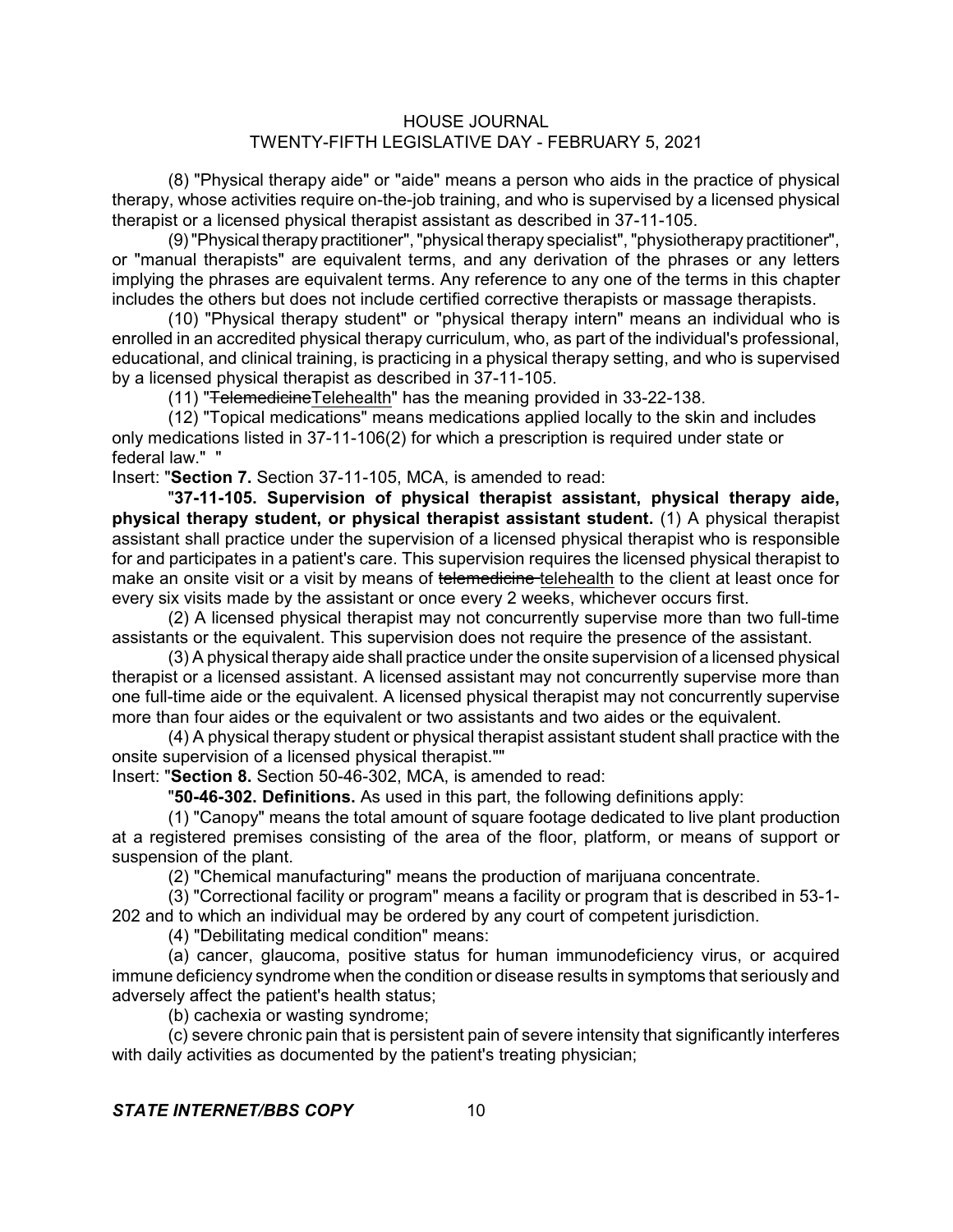(d) intractable nausea or vomiting;

(e) epilepsy or an intractable seizure disorder;

(f) multiple sclerosis;

(g) Crohn's disease;

(h) painful peripheral neuropathy;

(i) a central nervous system disorder resulting in chronic, painful spasticity or muscle spasms;

(j) admittance into hospice care in accordance with rules adopted by the department; or

(k) posttraumatic stress disorder.

(5) "Department" means the department of public health and human services provided for in 2-15-2201.

(6) "Dispensary" means a registered premises from which a provider or marijuana-infused products provider is approved by the department to dispense marijuana or marijuana-infused products to a registered cardholder.

(7) (a) "Employee" means an individual employed to do something for the benefit of an employer.

(b) The term includes a manager, agent, or director of a partnership, association, company, corporation, limited liability company, or organization.

(c) The term does not include a third party with whom a licensee has a contractual relationship.

(8) "Financial interest" means a legal or beneficial interest that entitles the holder, directly or indirectly through a business, an investment, or a spouse, parent, or child relationship, to 1% or more of the net profits or net worth of the entity in which the interest is held.

(9)"Local government" means a county, a consolidated government, or an incorporated city or town.

(10) "Marijuana" has the meaning provided in 50-32-101.

(11) "Marijuana concentrate" means any type of marijuana product consisting wholly or in part of the resin extracted from any part of the marijuana plant.

(12) "Marijuana derivative" means any mixture or preparation of the dried leaves, flowers, resin, and byproducts of the marijuana plant, including but not limited to marijuana concentrates and marijuana-infused products.

(13) (a) "Marijuana-infused product" means a product that contains marijuana and is intended for use by a registered cardholder by a means other than smoking.

(b) The term includes but is not limited to edible products, ointments, and tinctures.

(14) (a) "Marijuana-infused products provider" means a person licensed by the department to manufacture and provide marijuana-infused products for a registered cardholder.

(b) The term does not include the cardholder's treating or referral physician.

(15)"Mature marijuana plant" means a harvestable female marijuana plant that is flowering.

(16) "Paraphernalia" has the meaning provided in 45-10-101.

(17) "Person" means an individual, partnership, association, company, corporation, limited liability company, or organization.

(18) (a) "Provider" means a person licensed by the department to assist a registered cardholder as allowed under this part.

(b) The term does not include a cardholder's treating physician or referral physician.

(19) "Referral physician" means an individual who:

(a) is licensed under Title 37, chapter 3; and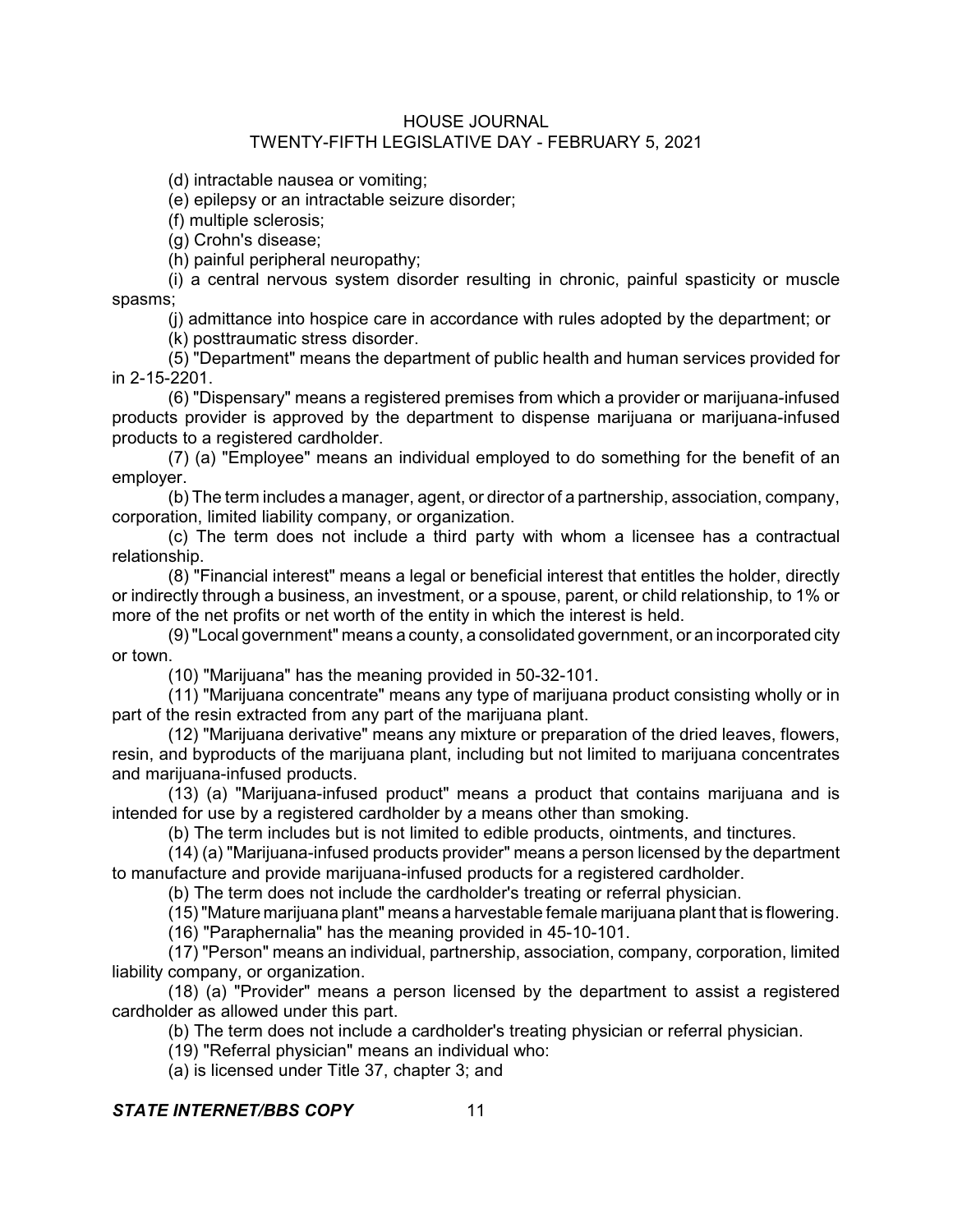(b) is the physician to whom a patient's treating physician has referred the patient for physical examination and medical assessment.

(20) "Registered cardholder" or "cardholder" means a Montana resident with a debilitating medical condition who has received and maintains a valid registry identification card.

(21) "Registered premises" means the location at which a provider or marijuana-infused products provider:

(a) has indicated that marijuana will be cultivated, chemical manufacturing will occur, or marijuana-infused products will be manufactured for registered cardholders; or

(b) has established a dispensary for sale of marijuana or marijuana-infused products to registered cardholders.

(22) "Registry identification card" means a document issued by the department pursuant to 50-46-303 that identifies an individual as a registered cardholder.

(23) (a) "Resident" means an individual who meets the requirements of 1-1-215.

(b) An individual is not considered a resident for the purposes of this part if the individual: (i) claims residence in another state or country for any purpose; or

(ii) is an absentee property owner paying property tax on property in Montana.

(24) "Second degree of kinship by blood or marriage" means a mother, father, brother, sister, son, daughter, spouse, grandparent, grandchild, mother-in-law, father-in-law, brother-in-law, sister-in-law, son-in-law, daughter-in-law, grandparent-in-law, grandchild-in-law, stepfather, stepmother, stepbrother, stepsister, stepson, stepdaughter, stepgrandparent, or stepgrandchild.

(25) "Seedling" means a marijuana plant that has no flowers and is less than 12 inches in height and 12 inches in diameter.

(26) "Standard of care" means, at a minimum, the following activities when undertaken in person or through the use of telemedicine by a patient's treating physician or referral physician if the treating physician or referral physician is providing written certification for a patient with a debilitating medical condition:

(a) obtaining the patient's medical history;

(b) performing a relevant and necessary physical examination;

(c) reviewing prior treatment and treatment response for the debilitating medical condition;

(d) obtaining and reviewing any relevant and necessary diagnostic test results related to the debilitating medical condition;

(e) discussing with the patient and ensuring that the patient understands the advantages, disadvantages, alternatives, potential adverse effects, and expected response to the recommended treatment;

(f) monitoring the response to treatment and possible adverse effects; and

(g) creating and maintaining patient records that remain with the physician.

(27) "State laboratory" means the laboratory operated by the department to conduct environmental analyses.

(28) "Telemedicine" has the meaning provided in 33-22-138 37-3-102.

(29) "Testing laboratory" means a qualified person, licensed by the department, who meets the requirements of 50-46-311 and:

(a) provides testing of representative samples of marijuana and marijuana-infused products; and

(b) provides information regarding the chemical composition, the potency of a sample, and the presence of molds, pesticides, or other contaminants in a sample.

(30) "Treating physician" means an individual who: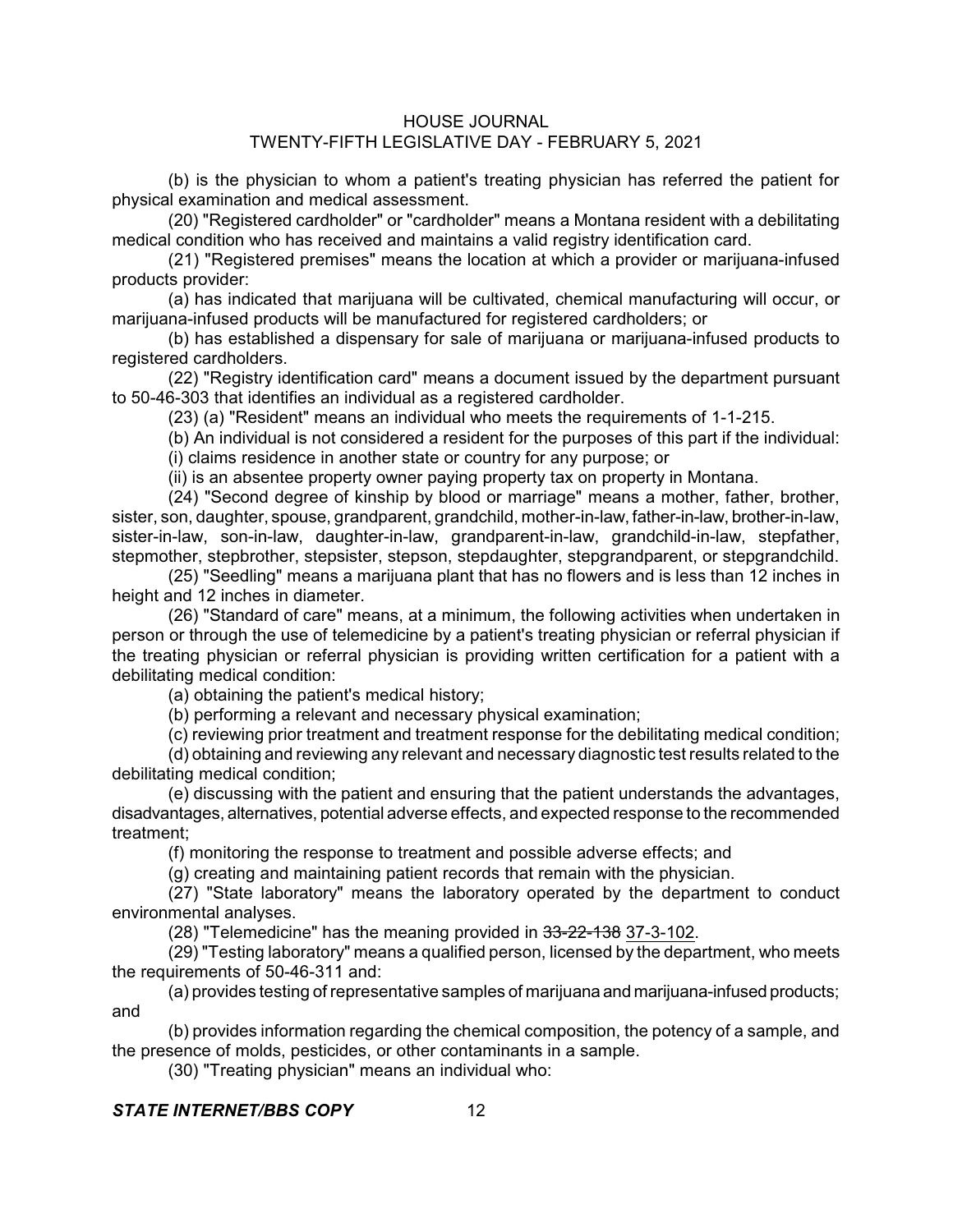(a) is licensed under Title 37, chapter 3; and

(b) has a bona fide professional relationship with the individual applying to be a registered cardholder.

(31) (a) "Usable marijuana" means the dried leaves and flowers of the marijuana plant and any marijuana derivatives that are appropriate for the use of marijuana by an individual with a debilitating medical condition.

(b) The term does not include the seeds, stalks, and roots of the plant.

(32) "Written certification" means a statement signed by a treating physician or referral physician that meets the requirements of 50-46-310 and is provided in a manner that meets the standard of care.""

**Renumber:** subsequent sections

And, as amended, do pass. Report adopted.

**HB 208**, introduced bill, be amended as follows:

1. Page 1, line 20. Strike: "informed consent counseling" Insert: "adoptive decision support services"

2. Page 2, line 13. Strike: "**Informed consent counseling requirements**" Insert: "**Adoptive decision support services**"

3. Page 2, line 15. Strike: "informed consent counseling" Insert: "adoptive decision support services"

4. Page 2, line 16. Following: "placement," Strike: "informed consent counseling of that parent is" Insert: "adoptive decision support services are" Following: "encouraged" Insert: "for that parent"

5. Page 2, line 17. Strike: "Informed consent counseling" Insert: "Adoptive decision support services"

6. Page 2, line 17. Strike: "performed" Insert: "provided"

7. Page 2, line 19. Strike: the first "counseling"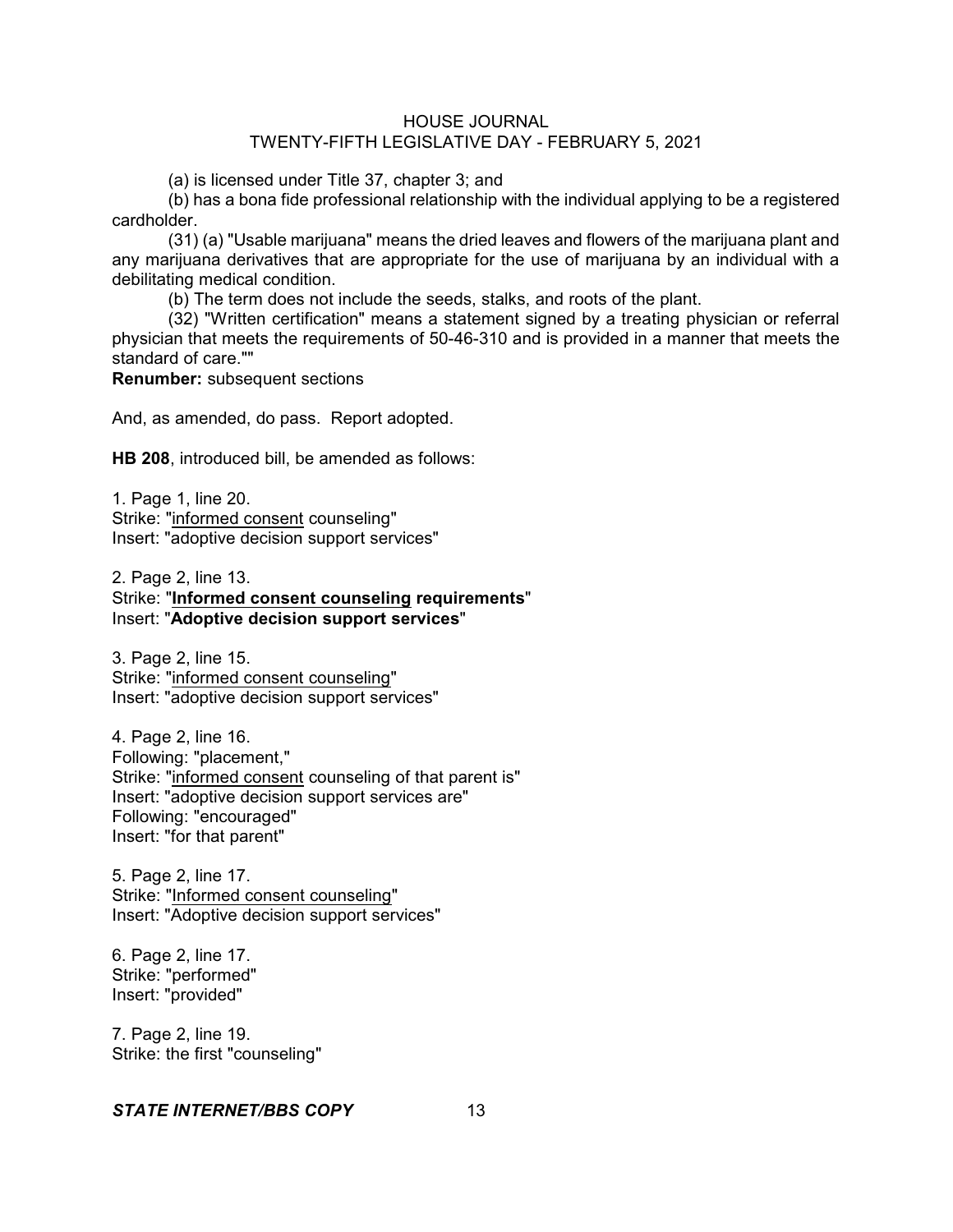Insert: "services" Strike: the second "counseling"

8. Page 2, line 20. Strike: "informed consent counseling" Insert: "adoptive decision support services"

9. Page 2, line 20. Strike: "completed" Insert: "provided"

10. Page 2, line 21. Strike: "completion" Insert: "provision"

11. Page 2, line 21. Following: "of" Insert: "the"

12. Page 2, line 21. Strike: "counseling" Insert: "services"

13. Page 2, line 23. Strike: "informed consent counseling" Insert: "adoptive decision support services"

14. Page 3, line 18. Strike: "informed consent counseling" Insert: "adoptive decision support services"

15. Page 4, line 28. Strike: "informed consent counseling" Insert: "adoptive decision support"

16. Page 6, line 13. Strike: "informed consent counseling" Insert: "adoptive decision support services"

17. Page 6, line 21. Strike: "informed consent counseling" Insert: "adoptive decision support services"

18. Page 7, line 14. Strike: "informed consent and" Insert: "adoptive decision support services,"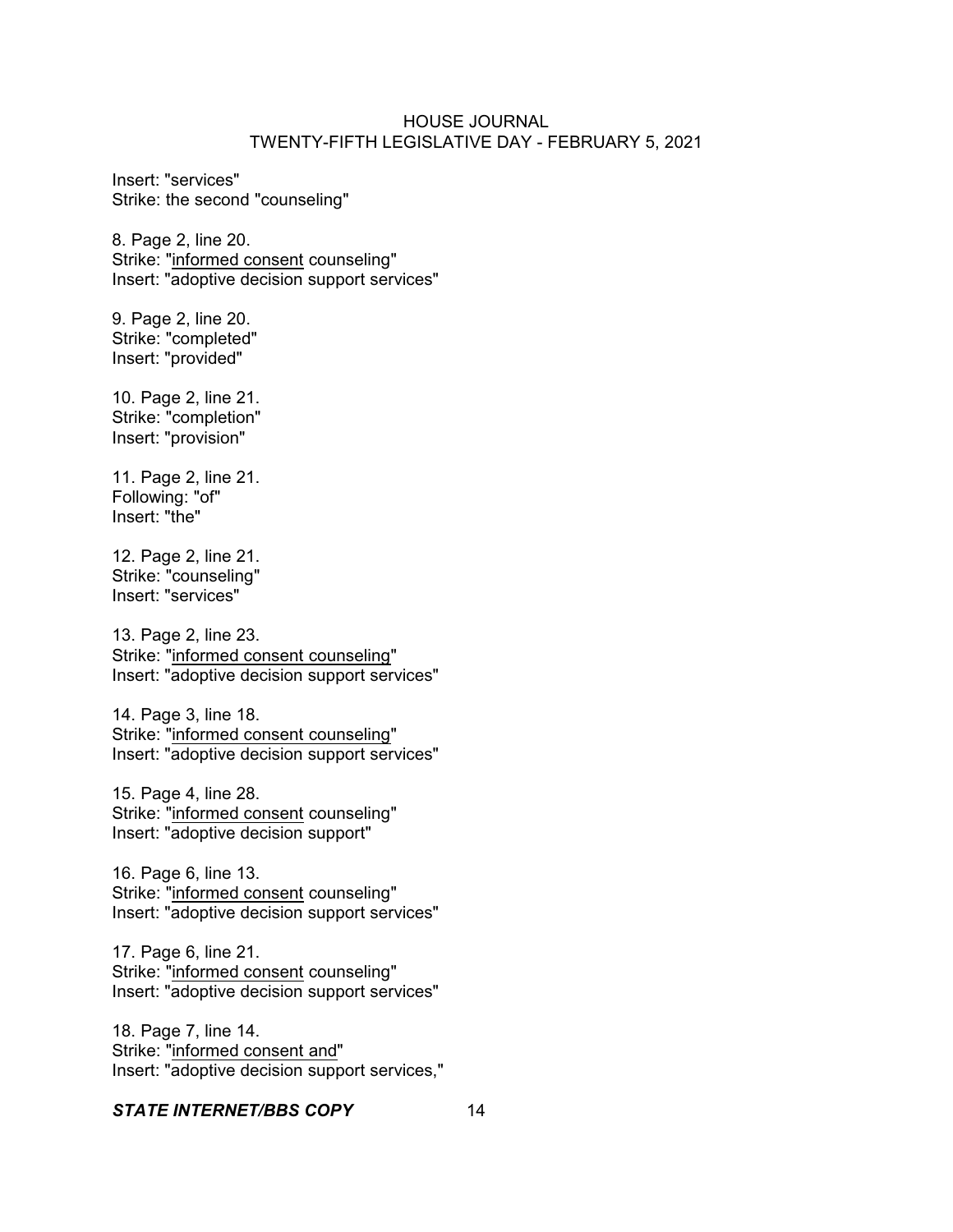19. Page 7, line 15. Following: "counseling" Insert: "," Strike: "and for"

20. Page 8, line 9. Strike: "informed consent counseling" Insert: "adoptive decision support services"

21. Page 8, line 24. Strike: "informed consent counseling" Insert: "adoptive decision support services"

22. Page 9, line 4. Following: "for" Strike: "any"

23. Page 9, line 25. Strike: "**counseling and legal**" Insert: "**certain**"

24. Page 9, line 26. Strike: "informed consent counseling" Insert: "adoptive decision support services"

25. Page 10, line 1 through line 3. Strike: "the amount," on line 1 through "part 1" on line 3 Insert: "a total of 15 outpatient mental health counseling sessions during the prenatal period and the 5 years following the birth of the child"

26. Page 10, line 26 through line 27. Strike: "informed" on line 26 through "counseling" on line 27 Insert: "adoptive decision support services"

And, as amended, do pass. Report adopted.

**LOCAL GOVERNMENT** (Custer, Chair): 2/2/2021 **HB 49**, do pass. Report adopted.

# **MESSAGES FROM THE SENATE**

| <b>Senate bills</b> passed and transmitted to the House for concurrence: | 2/3/2021 |
|--------------------------------------------------------------------------|----------|
|                                                                          |          |

**SB 93**, introduced by G. Vance **SB 110**, introduced by R. Osmundson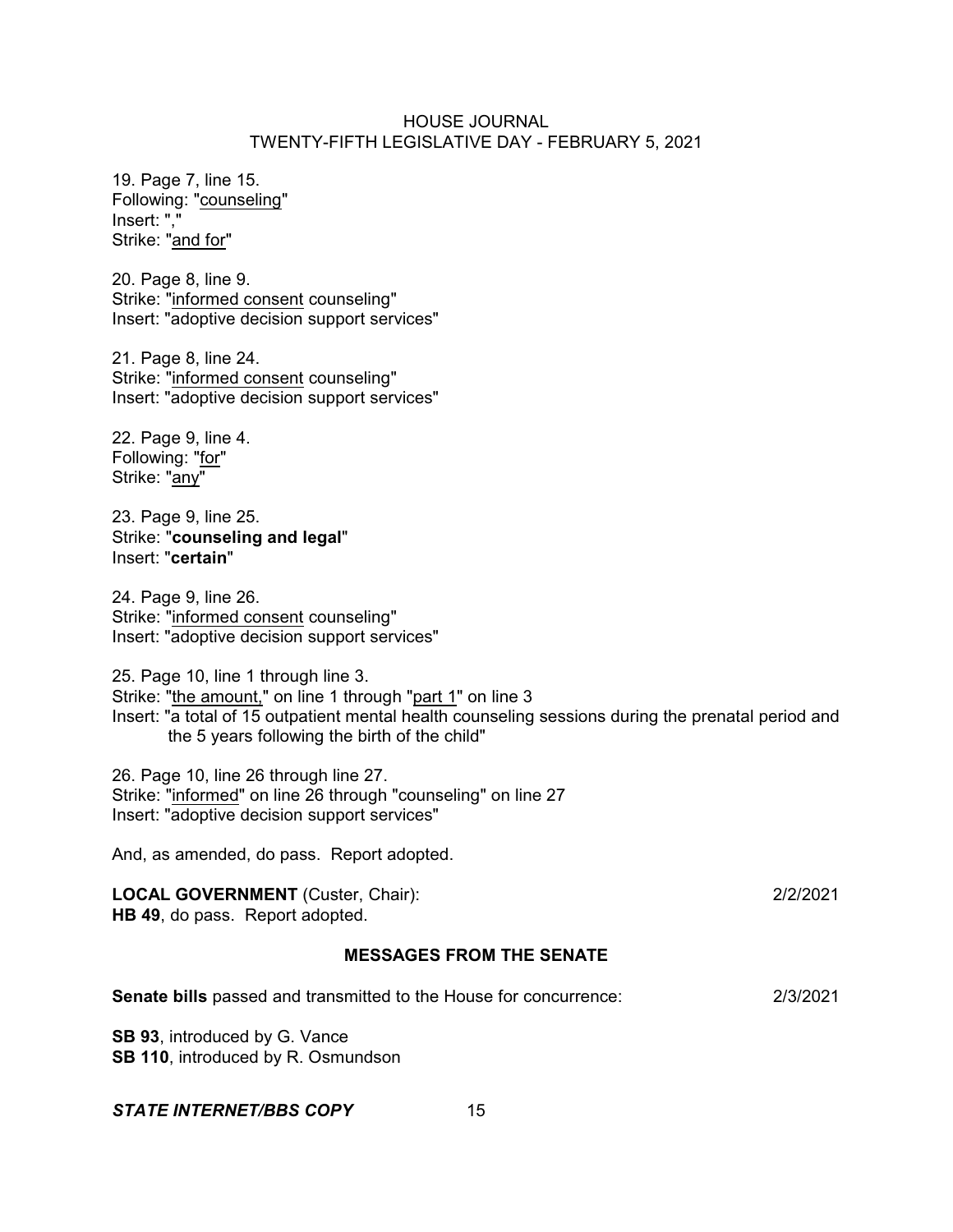**SB 115**, introduced by K. Regier

**SB 116**, introduced by D. Ankney

**SB 123**, introduced by K. Regier

**SB 127**, introduced by C. Friedel

**SB 129**, introduced by G. Hertz

# **FIRST READING AND COMMITMENT OF BILLS**

The following House bills were introduced, read first time, and referred to committees:

**HB 317**, introduced by R. Marshall, D. Skees, J. Trebas, referred to State Administration.

**HB 318**, introduced by K. Holmlund, D. Salomon, D. Bartel, D. Bedey, J. Dooling, K. Whitman, referred to Agriculture.

**HB 319**, introduced by A. Buckley, G. Custer, referred to State Administration.

**HB 320**, introduced by S. Gunderson, referred to Natural Resources.

**HB 321**, introduced by M. Noland, referred to Human Services.

**HB 322**, introduced by J. Patelis, referred to Judiciary.

**HB 323**, introduced by T. Moore, D. Fern, F. Garner, B. Mercer, V. Ricci, referred to State Administration.

**HB 324**, introduced by F. Smith, K. Abbott, A. Buckley, M. Caferro, W. Curdy, D. Fern,

D. Harvey, D. Hawk, J. Keane, E. Kerr-Carpenter, M. Marler, S. Novak, J. Read,

T. Running Wolf, D. Skees, M. Thane, J. Windy Boy, M. Fox, B. Molnar, J. Small, referred to Agriculture.

**HB 325**, introduced by B. Usher, D. Bartel, B. Beard, D. Bedey, S. Berglee, M. Binkley,

- L. Brewster, J. Carlson, J. Dooling, R. Fitzgerald, J. Fuller, W. Galt, J. Gillette, S. Greef,
- S. Gunderson, C. Hinkle, J. Hinkle, K. Holmlund, M. Hopkins, J. Kassmier, C. Knudsen,
- R. Knudsen, D. Lenz, B. Ler, D. Loge, M. Malone, W. McKamey, M. Noland, B. Phalen,
- J. Read, A. Regier, K. Seekins-Crowe, L. Sheldon-Galloway, D. Skees, M. Stromswold,
- J. Trebas, B. Tschida, S. Vinton, K. Walsh, T. Welch, K. Whitman, K. Zolnikov, M. Blasdel,

B. Brown, G. Hertz, K. Regier, C. Smith, referred to Judiciary.

**HB 326**, introduced by B. Usher, referred to Transportation.

**HB 327**, introduced by J. Dooling, E. Buttrey, B. Mercer, T. Gauthier, referred to Judiciary.

The following Senate bills were introduced, read first time, and referred to committees:

**SB 93**, introduced by G. Vance, referred to State Administration.

**SB 110**, introduced by R. Osmundson (by request of the Office of Budget and Program Planning), referred to State Administration.

**SB 115**, introduced by K. Regier, referred to Fish, Wildlife and Parks.

**SB 116**, introduced by D. Ankney, B. Brown, D. Loge, referred to Fish, Wildlife and Parks.

**SB 123**, introduced by K. Regier, referred to Local Government.

**SB 127**, introduced by C. Friedel, J. Read, D. Kary, T. McGillvray, K. Regier, B. Molnar,

C. Glimm, G. Hertz, B. Brown, T. Manzella, S. Hinebauch, J. Ellsworth, B. Ler, L. Brewster,

K. Zolnikov, K. Seekins-Crowe, referred to Judiciary.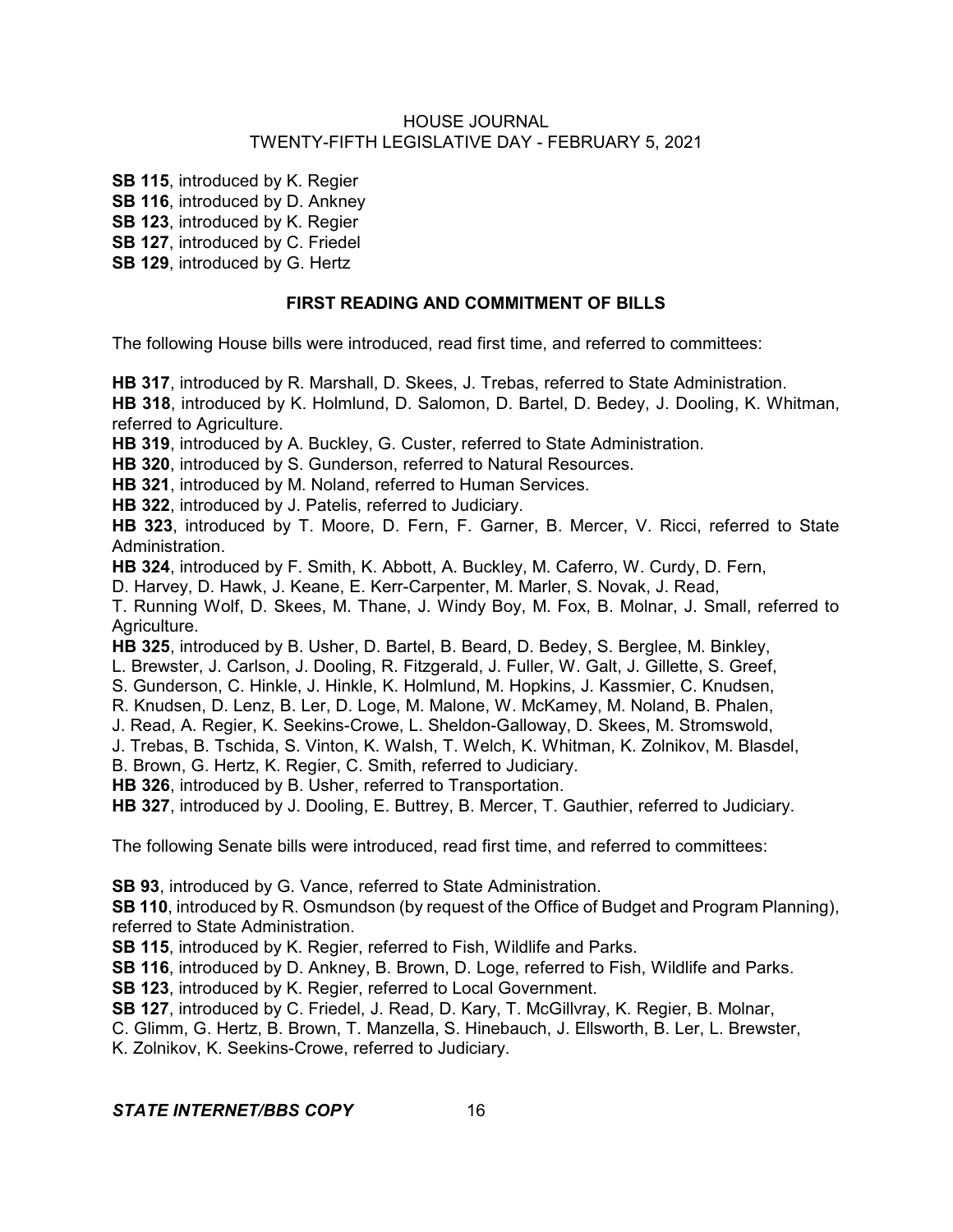**SB 129**, introduced by G. Hertz, E. Buttrey, S. Fitzpatrick, M. Blasdel, B. Molnar, M. Noland, D. Loge, F. Anderson, D. Bartel, J. Ellsworth, M. Sweeney, referred to Business and Labor.

# **SECOND READING OF BILLS (COMMITTEE OF THE WHOLE)**

Majority Leader Vinton moved the House resolve itself into a Committee of the Whole for consideration of business on second reading. Motion carried. Representative Kerns in the chair.

Mr. Speaker: We, your Committee of the Whole, having had under consideration business on second reading, recommend as follows:

**HB 131** - Representative Bedey moved **HB 131** do pass. Motion carried as follows:

Yeas: Anderson, Bartel, Beard, Bedey, Berglee, Bertoglio, Binkley, Bishop, Brewster, Buckley, Buttrey, Caferro, Carlson, Curdy, Custer, Dooling, Duram, Fern, Fielder, Fitzgerald, Fleming, France, Frazer, Fuller, Funk, Galloway, Garner, Gillette, Gist, Greef, Gunderson, Harvey, Hawk, Hayman, Hill, Hinkle C, Hinkle J, Holmlund, Hopkins, Jones, Kassmier, Keane, Kelker, Keogh, Kerns, Kerr-Carpenter, Knudsen C, Knudsen R, Lenz, Ler, Loge, Malone, Marshall, McKamey, Mercer, Mitchell, Moore, Nave, Noland, Novak, Patelis, Phalen, Putnam, Read, Regier A, Regier M, Reksten, Ricci, Running Wolf, Schillinger, Seekins-Crowe, Sheldon-Galloway, Skees, Smith, Stafman, Stromswold, Trebas, Tschida, Usher, Vinton, Walsh, Welch, Whitman, Windy Boy, Zolnikov, Mr. Speaker. Total 86

Nays: Abbott, Dunwell, Farris-Olsen, Hamilton, Karjala, Kortum, Marler, Olsen, Stewart Peregoy, Sullivan, Tenenbaum, Thane, Weatherwax, Whiteman Pena. Total 14

Voted absentee: Hawk, Stafman, Aye.

Excused: Hawk, Stafman. Total 2

Absent or not voting: None. Total 0

**HB 221** - Representative Buckley moved **HB 221** do pass.

**HB 221** - Representative Skees moved **HB 221**, second reading copy, be amended as follows:

1. Title, line 7. **Following:** "ACTIVITY;" **Insert:** "REQUIRING CHILD-CARE EXPENSES BE PROVIDED BY A LICENSED OR REGISTERED DAY-CARE FACILITY; REQUIRING A CONTRIBUTOR AGREE IN WRITING ON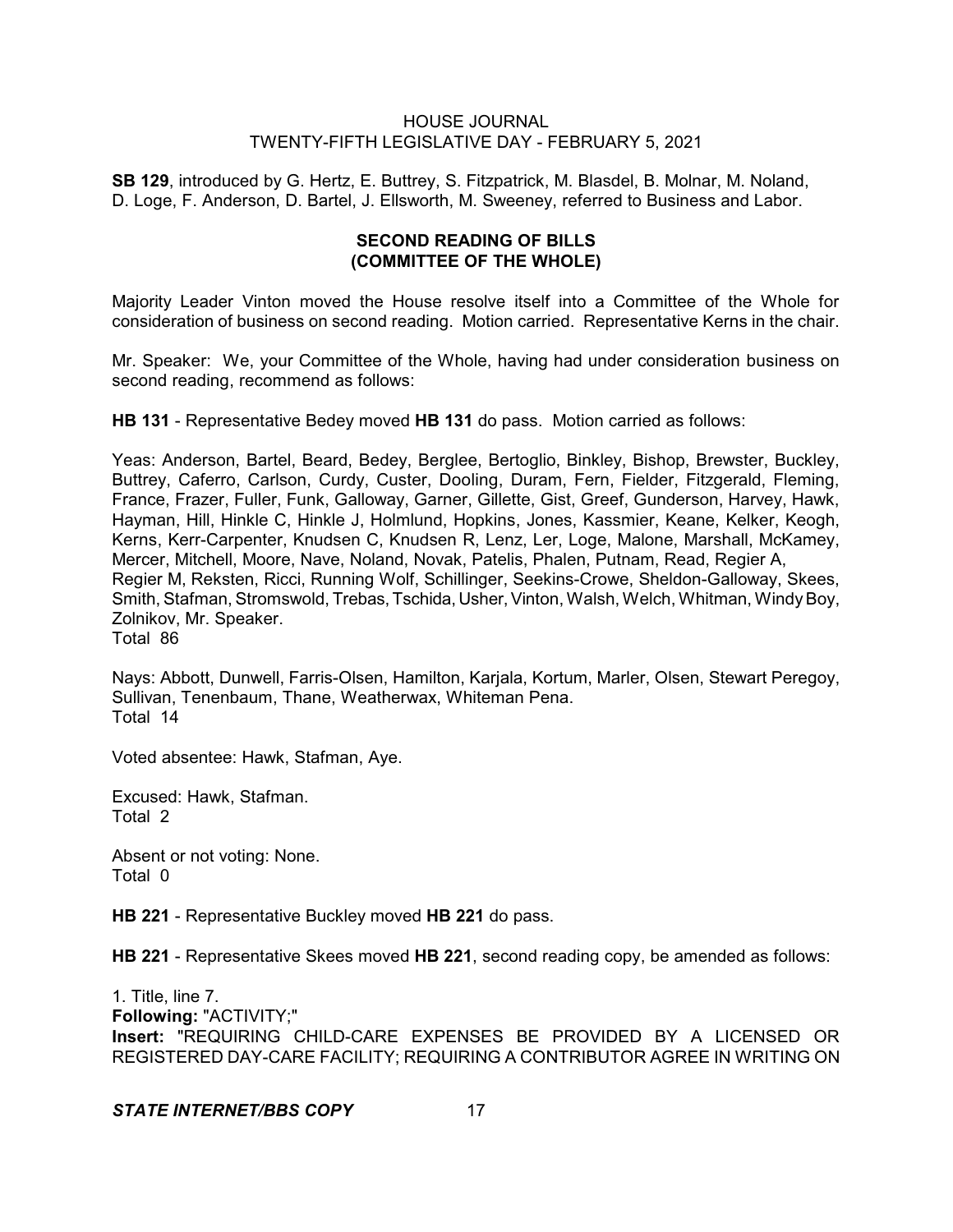A PAPER RECORD TO THE USE OF THE CONTRIBUTION FOR CHILD-CARE EXPENSES;"

2. Page 1, line 15. **Following:** "contributions" **Insert:** "as provided in subsection (2) that are"

3. Page 1.

**Following:** line 16

**Insert:** "(2) A candidate may not use contributions for child-care expenses as provided in this section unless the person contributing the funds agrees in writing to the use of those funds for the purpose of child-care expenses. The agreement must be evidenced by the person\'s signature on a paper record. If the person contributing the funds is not an individual, the agreement may be signed by an individual granted permission by the entity to make the contribution or to sign on behalf of the entity."

**Renumber:** subsequent subsections

4. Page 1.

**Following:** line 21

**Insert:** "(5) Expenditures for child-care expenses authorized under this section must be provided by a day-care facility as defined in 52-2-703 that is licensed or registered in accordance with Title 52, chapter 2, part 7.

(6) Expenditures for child-care expenses under this section are limited to the aggregate amount authorized by contributors under subsection (2)."Amendment **not** adopted as follows:

Yeas: Bartel, Berglee, Binkley, Brewster, Carlson, Dooling, Duram, Fuller, Galloway, Gillette, Gist, Gunderson, Hill, Hinkle C, Hinkle J, Kerns, Knudsen R, Lenz, Marshall, Mitchell, Nave, Noland, Phalen, Read, Regier A, Regier M, Reksten, Schillinger, Seekins-Crowe, Sheldon-Galloway, Skees, Trebas, Tschida, Usher, Vinton, Whiteman Pena. Total 36

Nays: Abbott, Anderson, Beard, Bedey, Bertoglio, Bishop, Buckley, Buttrey, Caferro, Curdy, Custer, Dunwell, Farris-Olsen, Fern, Fielder, Fitzgerald, Fleming, France, Frazer, Funk, Garner, Greef, Hamilton, Harvey, Hawk, Hayman, Holmlund, Hopkins, Jones, Karjala, Kassmier, Keane, Kelker, Keogh, Kerr-Carpenter, Knudsen C, Kortum, Ler, Loge, Malone, Marler, McKamey, Mercer, Moore, Novak, Olsen, Patelis, Putnam, Ricci, Running Wolf, Smith, Stafman, Stewart Peregoy, Stromswold, Sullivan, Tenenbaum, Thane, Walsh, Weatherwax, Welch, Whitman, Windy Boy, Zolnikov, Mr. Speaker. Total 64

Voted absentee: None.

Excused: None. Total 0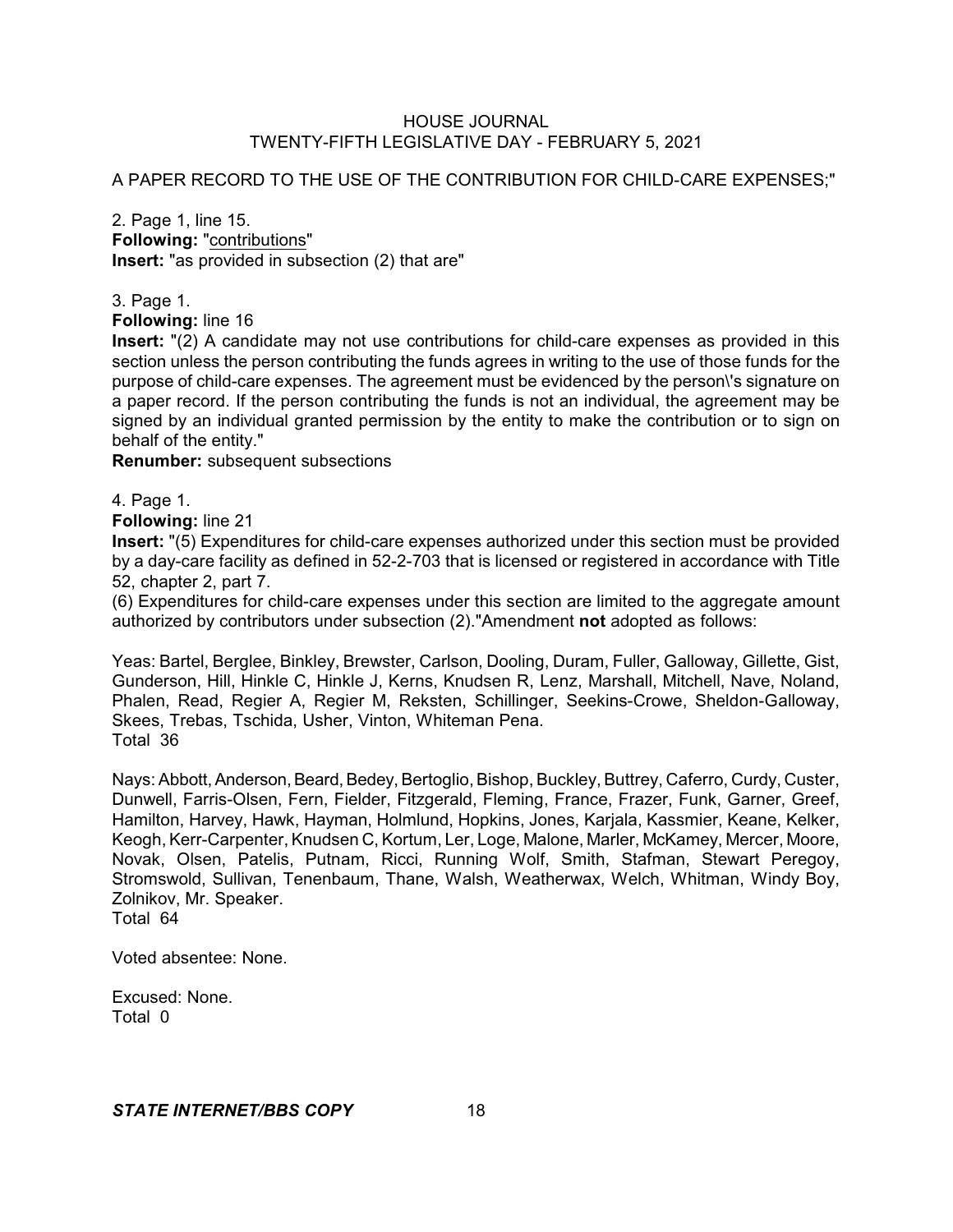Absent or not voting: None. Total 0

Representative Windy Boy arose on a **Point of Personal Privilege** to point out that he did not think the comments of the previous speaker were discussion on the bill.

Representative Usher arose on a **Point of Personal Privilege** to clarify that his discrimination statement was referencing people in a stage of their life, not male versus female.

**HB 221** - Representative Buckley moved **HB 221** do pass. Motion carried as follows:

Yeas: Abbott, Anderson, Bedey, Bishop, Brewster, Buckley, Buttrey, Caferro, Curdy, Custer, Dunwell, Farris-Olsen, Fern, Fielder, Fitzgerald, France, Frazer, Funk, Garner, Hamilton, Harvey, Hawk, Hayman, Hinkle C, Holmlund, Hopkins, Jones, Karjala, Kassmier, Keane, Kelker, Keogh, Kerr-Carpenter, Knudsen C, Kortum, Loge, Marler, McKamey, Novak, Olsen, Patelis, Putnam, Running Wolf, Smith, Stafman, Stewart Peregoy, Stromswold, Sullivan, Tenenbaum, Thane, Weatherwax, Welch, Whiteman Pena, Whitman, Windy Boy, Zolnikov. Total 56

Nays: Bartel, Beard, Berglee, Bertoglio, Binkley, Carlson, Dooling, Duram, Fleming, Fuller, Galloway, Gillette, Gist, Greef, Gunderson, Hill, Hinkle J, Kerns, Knudsen R, Lenz, Ler, Malone, Marshall, Mercer, Mitchell, Moore, Nave, Noland, Phalen, Read, Regier A, Regier M, Reksten, Ricci, Schillinger, Seekins-Crowe, Sheldon-Galloway, Skees, Trebas, Tschida, Usher, Vinton, Walsh, Mr. Speaker.

Total 44

Voted absentee: Hawk, Stafman, Aye.

Excused: Hawk, Stafman. Total 2

Absent or not voting: None. Total 0

**HB 239** - Representative Funk moved **HB 239** do pass. Motion carried as follows:

Yeas: Abbott, Anderson, Bartel, Beard, Bedey, Berglee, Bertoglio, Binkley, Bishop, Brewster, Buckley, Buttrey, Caferro, Carlson, Curdy, Custer, Dooling, Dunwell, Duram, Farris-Olsen, Fern, Fielder, Fitzgerald, Fleming, France, Frazer, Fuller, Funk, Galloway, Garner, Gillette, Gist, Greef, Gunderson, Hamilton, Harvey, Hawk, Hayman, Hill, Hinkle C, Hinkle J, Holmlund, Hopkins, Jones, Karjala, Kassmier, Keane, Kelker, Keogh, Kerns, Kerr-Carpenter, Knudsen C, Knudsen R, Kortum, Lenz, Ler, Loge, Malone, Marler, Marshall, McKamey, Mitchell, Nave, Noland, Novak, Olsen, Patelis, Phalen, Putnam, Read, Regier A, Reksten, Ricci, Running Wolf, Schillinger,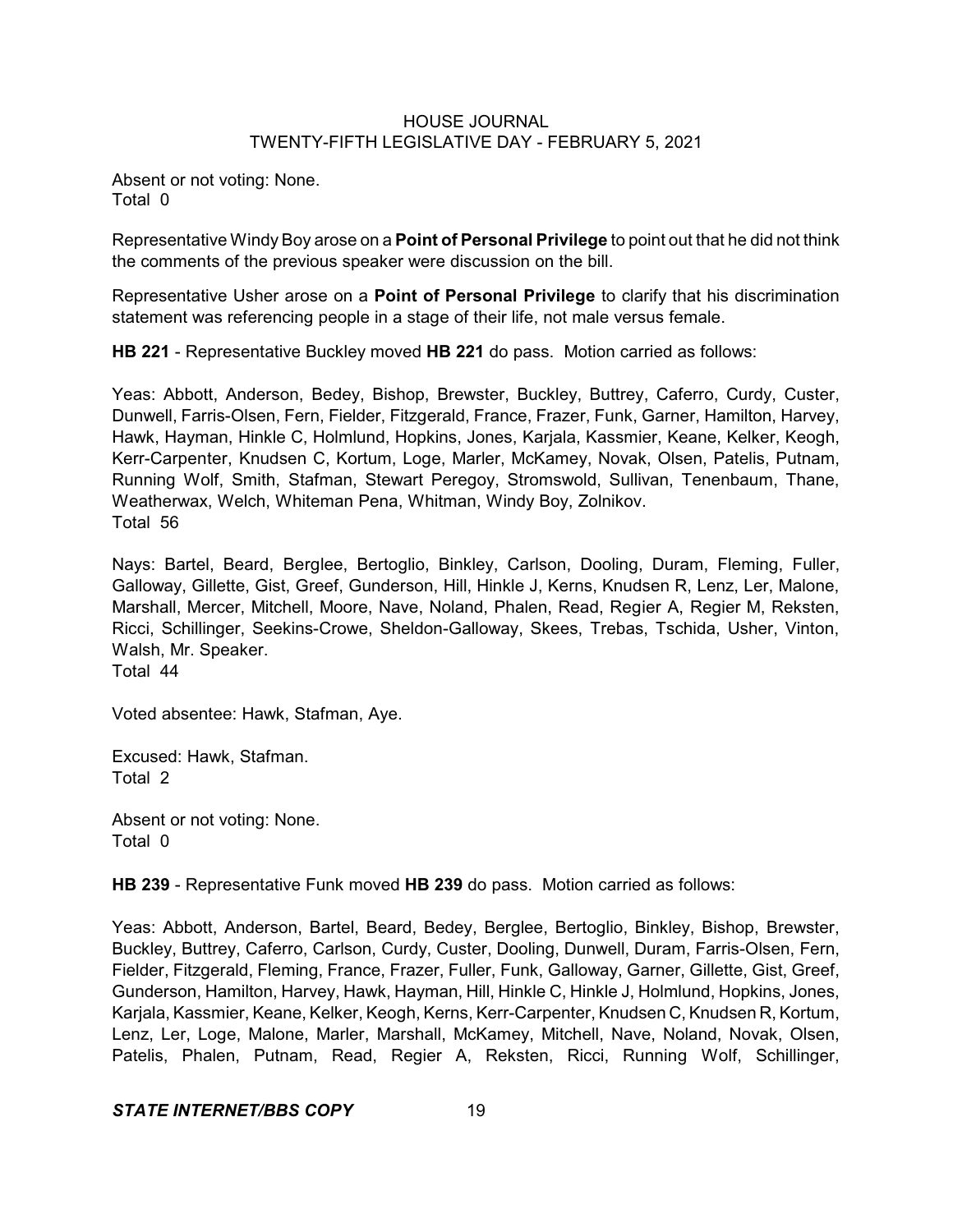Seekins-Crowe, Sheldon-Galloway, Skees, Smith, Stafman, Stewart Peregoy, Stromswold, Sullivan, Tenenbaum, Thane, Trebas, Tschida, Usher, Vinton, Walsh, Weatherwax, Welch, Whiteman Pena, Whitman, Windy Boy, Zolnikov, Mr. Speaker. Total 97

Nays: Mercer, Moore, Regier M. Total 3

Voted absentee: Hawk, Stafman, Aye.

Excused: Hawk, Stafman. Total 2

Absent or not voting: None. Total 0

**SB 36** - Representative Walsh moved **SB 36** be concurred in. Motion carried as follows:

Yeas: Abbott, Anderson, Bartel, Beard, Bedey, Berglee, Bertoglio, Binkley, Bishop, Brewster, Buckley, Buttrey, Caferro, Carlson, Curdy, Custer, Dooling, Dunwell, Duram, Farris-Olsen, Fern, Fielder, Fitzgerald, Fleming, France, Frazer, Fuller, Funk, Galloway, Garner, Gist, Greef, Gunderson, Hamilton, Harvey, Hawk, Hayman, Hill, Hinkle C, Hinkle J, Holmlund, Hopkins, Jones, Karjala, Kassmier, Keane, Kelker, Keogh, Kerns, Kerr-Carpenter, Knudsen C, Knudsen R, Kortum, Lenz, Ler, Loge, Malone, Marler, Marshall, McKamey, Mercer, Mitchell, Moore, Nave, Noland, Novak, Olsen, Patelis, Phalen, Putnam, Read, Regier A, Regier M, Reksten, Ricci, Running Wolf, Schillinger, Seekins-Crowe, Sheldon-Galloway, Skees, Smith, Stafman, Stewart Peregoy, Stromswold, Sullivan, Tenenbaum, Thane, Trebas, Tschida, Usher, Vinton, Walsh, Weatherwax, Welch, Whiteman Pena, Whitman, Windy Boy, Zolnikov, Mr. Speaker. Total 99

Nays: None. Total 0

Voted absentee: Hawk, Stafman, Aye.

Excused: Hawk, Stafman. Total 2

Absent or not voting: Gillette. Total 1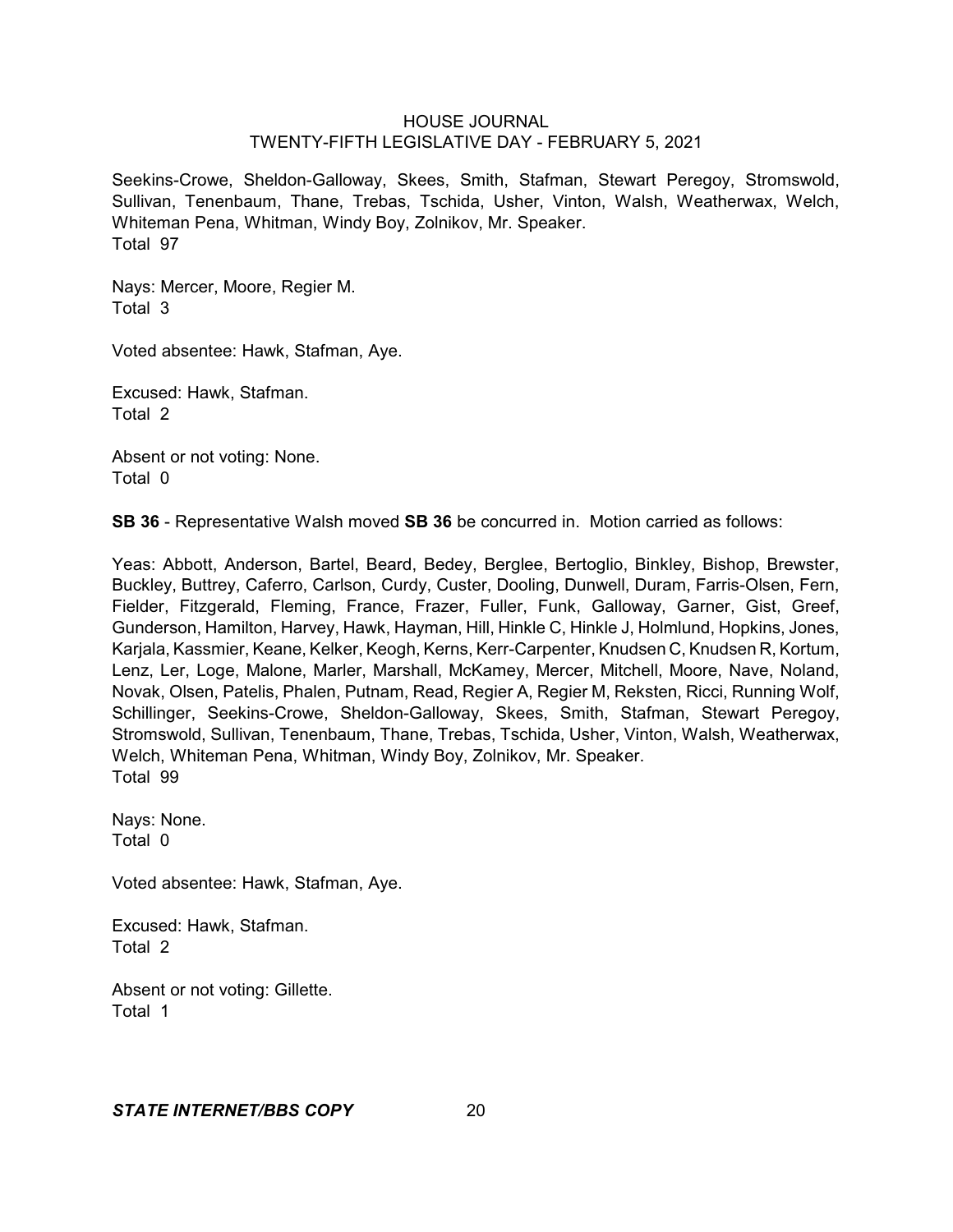**SB 41** - Representative Thane moved **SB 41** be concurred in. Motion carried as follows:

Yeas: Abbott, Anderson, Bartel, Beard, Bedey, Berglee, Bertoglio, Binkley, Bishop, Brewster, Buckley, Buttrey, Caferro, Carlson, Curdy, Custer, Dooling, Dunwell, Duram, Farris-Olsen, Fern, Fielder, Fitzgerald, Fleming, France, Frazer, Fuller, Funk, Galloway, Garner, Gillette, Gist, Greef, Gunderson, Hamilton, Harvey, Hawk, Hayman, Hill, Hinkle C, Hinkle J, Holmlund, Hopkins, Jones, Karjala, Kassmier, Keane, Kelker, Keogh, Kerns, Kerr-Carpenter, Knudsen C, Knudsen R, Kortum, Lenz, Ler, Loge, Malone, Marler, Marshall, McKamey, Mercer, Mitchell, Moore, Nave, Noland, Novak, Olsen, Patelis, Phalen, Putnam, Read, Regier A, Regier M, Reksten, Ricci, Running Wolf, Schillinger, Seekins-Crowe, Sheldon-Galloway, Skees, Smith, Stafman, Stewart Peregoy, Stromswold, Sullivan, Tenenbaum, Thane, Trebas, Tschida, Usher, Vinton, Walsh, Weatherwax, Welch, Whiteman Pena, Whitman, Windy Boy, Zolnikov, Mr. Speaker. Total 100

Nays: None. Total 0

Voted absentee: Hawk, Stafman, Aye.

Excused: Hawk, Stafman. Total 2

Absent or not voting: None. Total 0

**SB 45** - Representative Brewster moved **SB 45** be concurred in. Motion carried as follows:

Yeas: Abbott, Anderson, Bartel, Beard, Bedey, Berglee, Bertoglio, Binkley, Bishop, Brewster, Buckley, Buttrey, Caferro, Carlson, Curdy, Custer, Dooling, Dunwell, Duram, Farris-Olsen, Fern, Fielder, Fitzgerald, Fleming, France, Frazer, Fuller, Funk, Galloway, Garner, Gillette, Gist, Greef, Gunderson, Hamilton, Harvey, Hawk, Hayman, Hill, Hinkle C, Hinkle J, Holmlund, Hopkins, Jones, Karjala, Kassmier, Keane, Kelker, Keogh,Kerns, Kerr-Carpenter, Knudsen C, Knudsen R, Kortum, Lenz, Ler, Loge, Malone, Marler, Marshall, McKamey, Mercer, Mitchell, Moore, Nave, Noland, Novak, Olsen, Patelis, Phalen, Putnam, Read, Regier A, Regier M, Reksten, Ricci, Running Wolf, Schillinger, Seekins-Crowe, Sheldon-Galloway, Skees, Smith, Stafman, Stewart Peregoy, Stromswold, Sullivan, Tenenbaum, Thane, Trebas, Tschida, Usher, Vinton, Walsh, Weatherwax, Welch, Whiteman Pena, Whitman, Windy Boy, Zolnikov, Mr. Speaker. Total 100

Nays: None. Total 0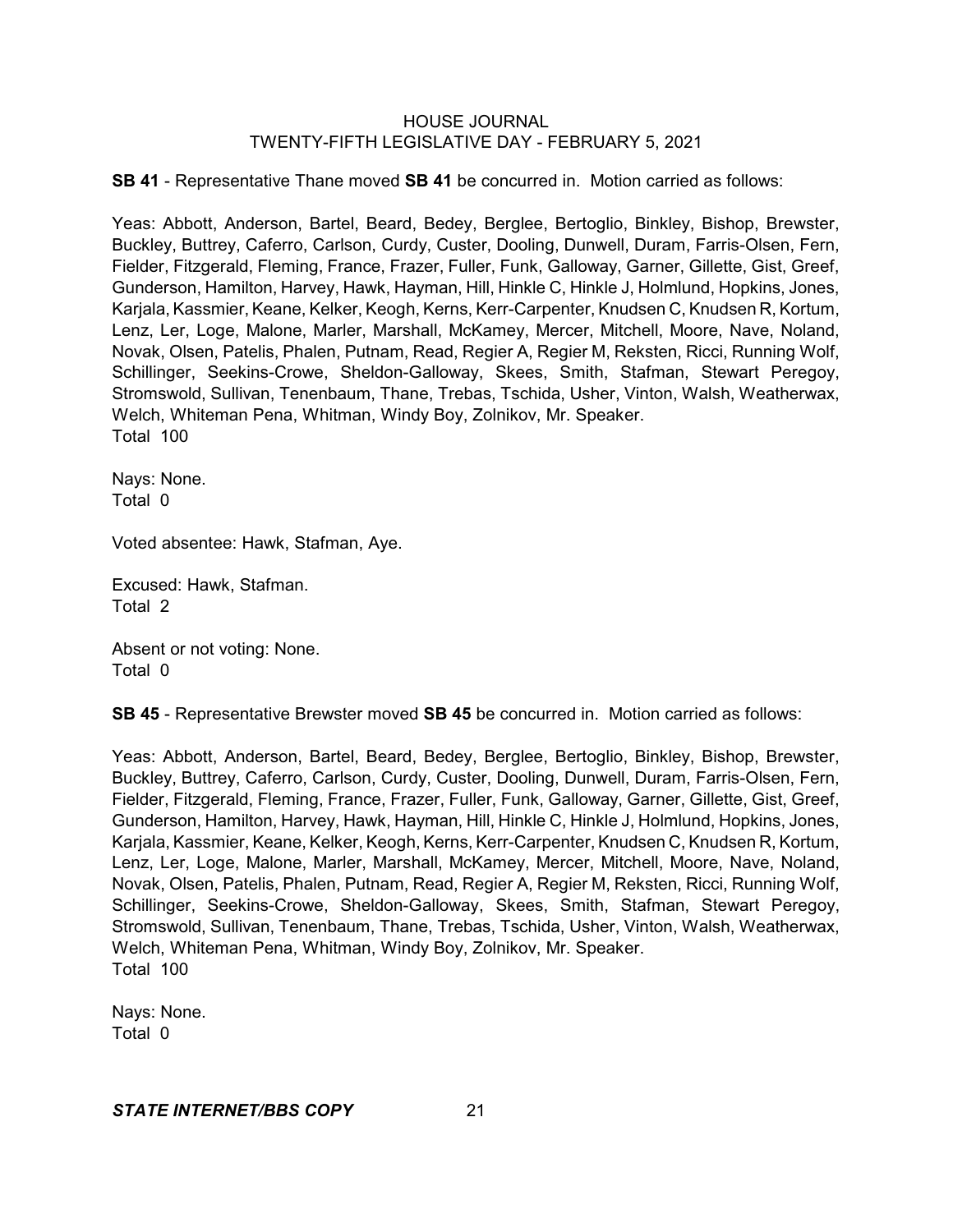Voted absentee: Hawk, Stafman, Aye.

Excused: Hawk, Stafman. Total 2

Absent or not voting: None. Total 0

**SB 68** - Representative France moved **SB 68** be concurred in. Motion carried as follows:

Yeas: Abbott, Anderson, Bartel, Beard, Bedey, Berglee, Bertoglio, Bishop, Brewster, Buckley, Buttrey, Caferro, Carlson, Curdy, Custer, Dooling, Dunwell, Duram, Farris-Olsen, Fern, Fielder, Fitzgerald, Fleming, France, Frazer, Fuller, Funk, Galloway, Garner, Gillette, Gist, Greef, Gunderson, Hamilton, Harvey, Hawk, Hayman, Hill, Hinkle C, Hinkle J, Holmlund, Hopkins, Jones, Karjala, Kassmier, Keane, Kelker, Keogh, Kerns, Kerr-Carpenter, Knudsen C, Knudsen R, Kortum, Lenz, Ler, Loge, Malone, Marler, Marshall, McKamey, Mercer, Mitchell, Moore, Nave, Noland, Novak, Olsen, Patelis, Phalen, Putnam, Read, Regier A, Regier M, Reksten, Ricci, Running Wolf, Schillinger, Seekins-Crowe, Sheldon-Galloway, Skees, Smith, Stafman, Stewart Peregoy, Stromswold, Sullivan, Tenenbaum, Thane, Trebas, Tschida, Usher, Vinton, Walsh, Weatherwax, Welch, Whiteman Pena, Whitman, Windy Boy, Zolnikov, Mr. Speaker. Total 99

Nays: Binkley. Total 1

Voted absentee: Hawk, Stafman, Aye.

Excused: Hawk, Stafman. Total 2

Absent or not voting: None. Total 0

Majority Leader Vinton moved the Committee rise and report. Motion carried. Committee arose. House resumed. Mr. Speaker presiding. Chair Kerns moved the Committee of the Whole report be adopted. Report adopted as follows:

Yeas: Abbott, Anderson, Bartel, Beard, Bedey, Berglee, Bertoglio, Binkley, Bishop, Brewster, Buckley, Buttrey, Caferro, Carlson, Curdy, Custer, Dooling, Dunwell, Duram, Farris-Olsen, Fern, Fielder, Fitzgerald, Fleming, France, Frazer, Fuller, Funk, Galloway, Garner, Gillette, Gist, Greef, Gunderson, Hamilton, Harvey, Hayman, Hill, Hinkle C, Hinkle J, Holmlund, Hopkins, Jones, Karjala, Kassmier, Keane, Kelker, Kerns, Kerr-Carpenter, Knudsen C, Knudsen R, Kortum, Loge, Malone,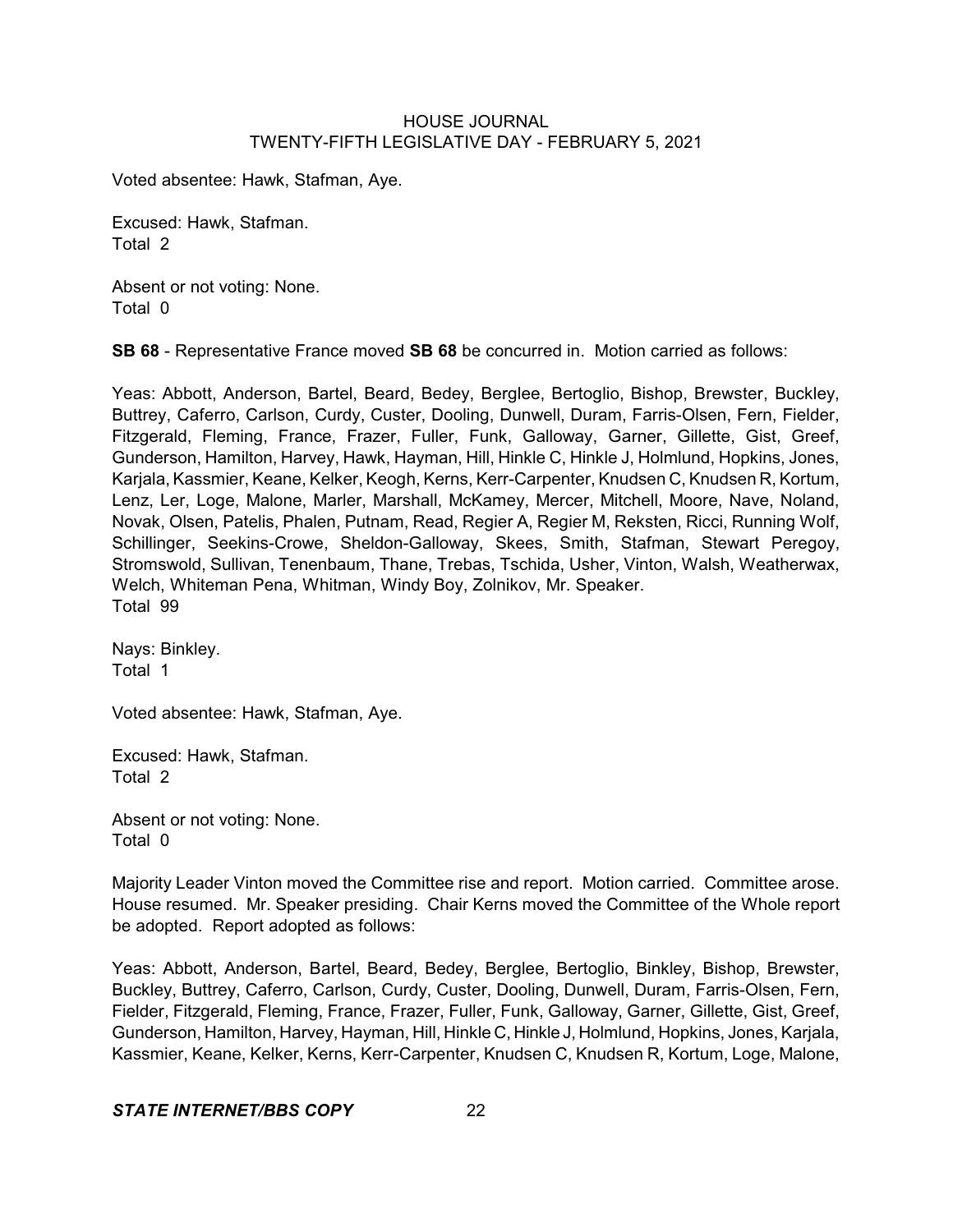Marler, Marshall, McKamey, Mercer, Moore, Nave, Noland, Novak, Olsen, Patelis, Phalen, Putnam, Read, Regier A, Regier M, Reksten, Ricci, Running Wolf, Schillinger, Seekins-Crowe, Sheldon-Galloway, Skees, Smith, Stewart Peregoy, Sullivan, Tenenbaum, Thane, Trebas, Vinton, Walsh, Weatherwax, Welch, Whiteman Pena, Whitman, Windy Boy, Zolnikov, Mr. Speaker. Total 91

Nays: Mitchell, Stromswold, Tschida, Usher. Total 4

Voted absentee: None.

Excused: None. Total 0

Absent or not voting: Hawk, Keogh, Lenz, Ler, Stafman. Total 5

# **THIRD READING OF BILLS**

The following bills having been read three several times, title and history agreed to, were disposed of in the following manner:

**HB 98** passed as follows:

Yeas: Abbott, Anderson, Bartel, Beard, Bedey, Berglee, Bertoglio, Binkley, Bishop, Brewster, Buckley, Buttrey, Caferro, Carlson, Curdy, Custer, Dooling, Dunwell, Duram, Farris-Olsen, Fern, Fielder, Fitzgerald, Fleming, France, Frazer, Fuller, Funk, Galloway, Garner, Gillette, Gist, Greef, Gunderson, Hamilton, Harvey, Hayman, Hill, Hinkle C, Hinkle J, Holmlund, Hopkins, Jones, Karjala, Kassmier, Keane, Kelker, Keogh, Kerns, Kerr-Carpenter, Knudsen C, Knudsen R, Kortum, Lenz, Ler, Loge, Malone, Marler, Marshall, McKamey, Mercer, Mitchell, Moore, Nave, Noland, Novak, Olsen, Patelis, Phalen, Putnam, Read, Regier A, Regier M, Reksten, Ricci, Running Wolf, Schillinger, Seekins-Crowe, Sheldon-Galloway, Skees, Smith, Stewart Peregoy, Stromswold, Sullivan, Tenenbaum, Thane, Trebas, Tschida, Usher, Vinton, Walsh, Weatherwax, Welch, Whiteman Pena, Whitman, Windy Boy, Zolnikov, Mr. Speaker. Total 98

Nays: None. Total 0

Voted absentee: None.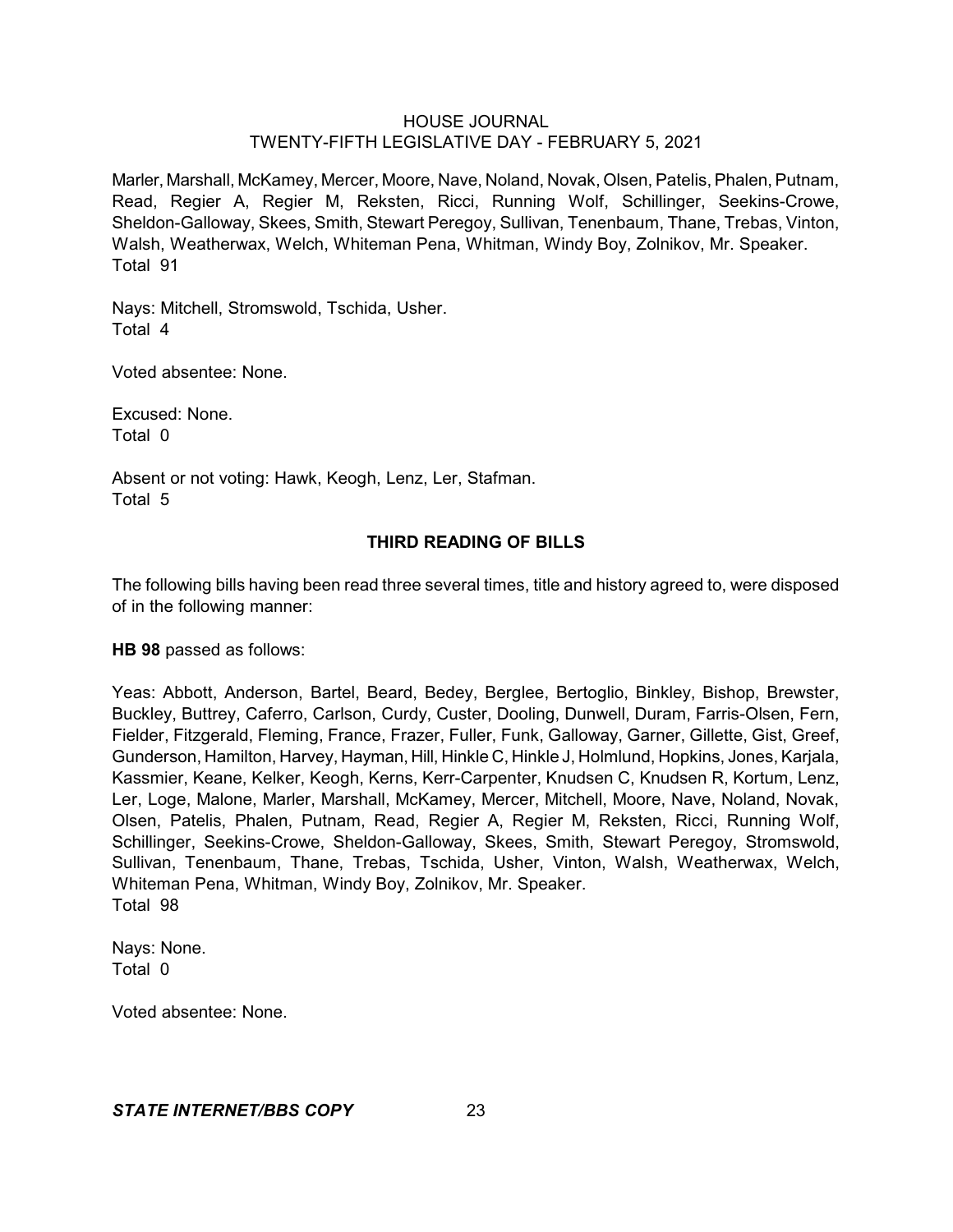Excused: None. Total 0

Absent or not voting: Hawk, Stafman. Total 2

**HB 102** passed as follows:

Yeas: Anderson, Bartel, Beard, Bedey, Berglee, Bertoglio, Binkley, Brewster, Buttrey, Carlson, Custer, Dooling, Duram, Fielder, Fitzgerald, Fleming, Frazer, Fuller, Galloway, Garner, Gillette, Gist, Greef, Gunderson, Harvey, Hill, Hinkle C, Hinkle J, Holmlund, Hopkins, Jones, Kassmier, Kerns, Knudsen C, Knudsen R, Lenz, Ler, Loge, Malone, Marshall, McKamey, Mercer, Mitchell, Moore, Nave, Noland, Patelis, Phalen, Putnam, Read, Regier A, Regier M, Reksten, Ricci, Schillinger, Seekins-Crowe, Sheldon-Galloway, Skees, Stromswold, Trebas, Tschida, Usher, Vinton, Walsh, Welch, Whitman, Zolnikov, Mr. Speaker. Total 68

Nays: Abbott, Bishop, Buckley, Caferro, Curdy, Dunwell, Farris-Olsen, Fern, France, Funk, Hamilton, Hayman, Karjala, Keane, Kelker, Keogh, Kerr-Carpenter, Kortum, Marler, Novak, Olsen, Running Wolf, Smith, Stewart Peregoy, Sullivan, Tenenbaum, Thane, Weatherwax, Whiteman Pena, Windy Boy. Total 30

Voted absentee: None.

Excused: None. Total 0

Absent or not voting: Hawk, Stafman. Total 2

# **HB 173** passed as follows:

Yeas: Abbott, Anderson, Bartel, Beard, Bedey, Berglee, Bertoglio, Binkley, Bishop, Brewster, Buckley, Buttrey, Caferro, Carlson, Curdy, Custer, Dooling, Dunwell, Duram, Farris-Olsen, Fern, Fielder, Fitzgerald, Fleming, France, Frazer, Fuller, Funk, Galloway, Garner, Gillette, Gist, Greef, Gunderson, Hamilton, Harvey, Hayman, Hill, Hinkle C, Hinkle J, Holmlund, Hopkins, Karjala, Kassmier, Keane, Kelker, Keogh, Kerns, Kerr-Carpenter, Knudsen C, Knudsen R, Kortum, Lenz, Ler, Loge, Malone, Marler, Marshall, McKamey, Mercer, Mitchell, Moore, Nave, Noland, Novak, Olsen, Patelis, Phalen, Putnam, Read, Regier A, Regier M, Reksten, Ricci, Running Wolf, Schillinger, Seekins-Crowe, Sheldon-Galloway, Skees, Smith, Stewart Peregoy, Stromswold,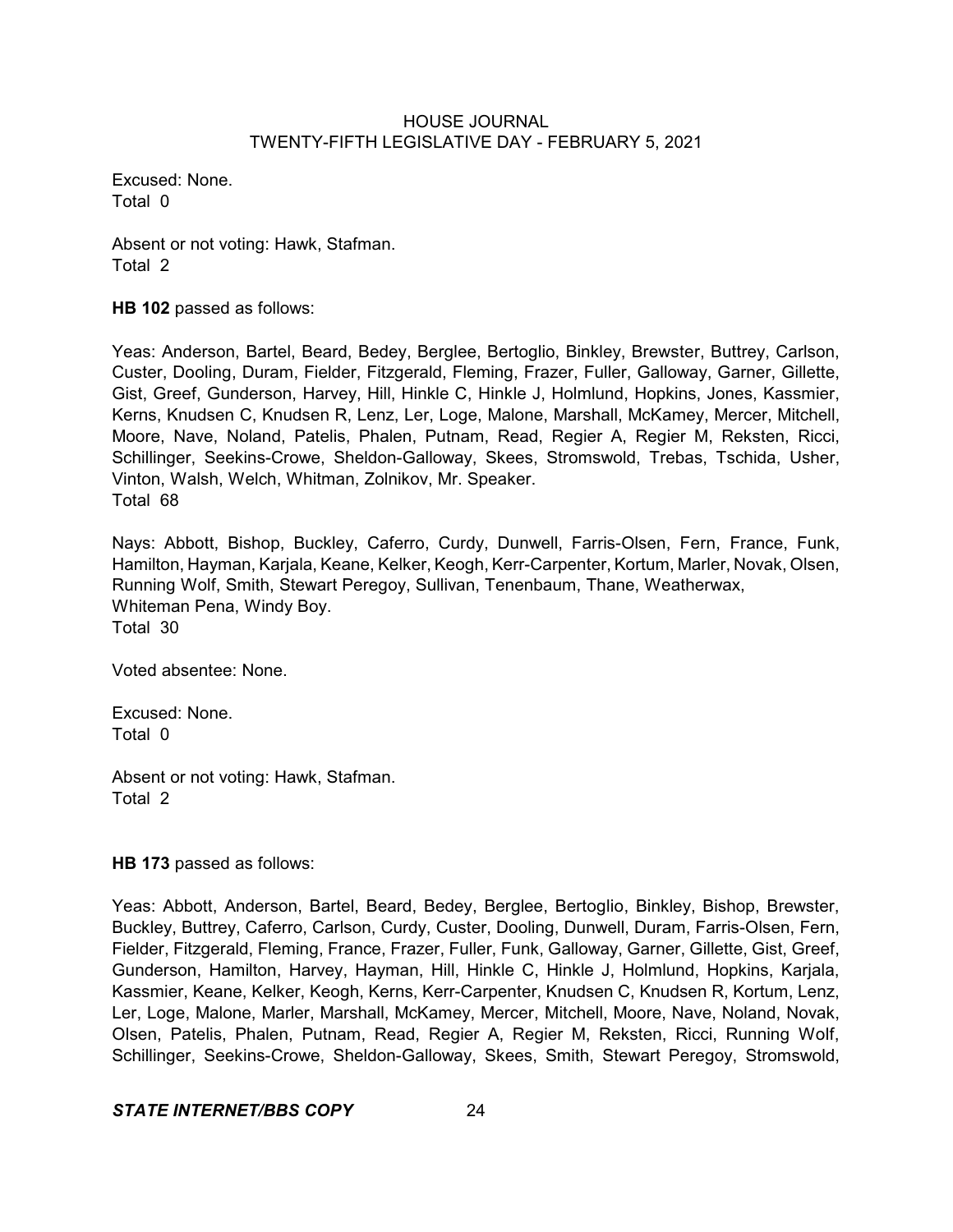Sullivan, Tenenbaum, Thane, Trebas, Tschida, Usher, Vinton, Walsh, Weatherwax, Welch, Whiteman Pena, Whitman, Windy Boy, Zolnikov, Mr. Speaker. Total 97

Nays: None. Total 0

Voted absentee: None.

Excused: None. Total 0

Absent or not voting: Hawk, Jones, Stafman. Total 3

**HB 176** passed as follows:

Yeas: Anderson, Bartel, Beard, Bedey, Berglee, Bertoglio, Binkley, Brewster, Buttrey, Carlson, Dooling, Duram, Fielder, Fitzgerald, Fleming, Fuller, Galloway, Garner, Gillette, Gist, Greef, Gunderson, Hill, Hinkle C, Hinkle J, Holmlund, Hopkins, Jones, Kassmier, Kerns, Knudsen C, Knudsen R, Lenz, Ler, Loge, Malone, Marshall, McKamey, Mercer, Mitchell, Moore, Nave, Noland, Patelis, Phalen, Read, Regier A, Regier M, Reksten, Ricci, Schillinger, Seekins-Crowe,

Sheldon-Galloway, Skees, Stromswold, Trebas, Tschida, Usher, Vinton, Walsh, Welch, Whitman, Zolnikov, Mr. Speaker. Total 64

Nays: Abbott, Bishop, Buckley, Caferro, Curdy, Custer, Dunwell, Farris-Olsen, Fern, France, Frazer, Funk, Hamilton, Harvey, Hayman, Karjala, Keane, Kelker, Keogh, Kerr-Carpenter, Kortum, Marler, Novak, Olsen, Putnam, Running Wolf, Smith, Stewart Peregoy, Sullivan, Tenenbaum, Thane, Weatherwax, Whiteman Pena, Windy Boy. Total 34

Voted absentee: None.

Excused: None. Total 0

Absent or not voting: Hawk, Stafman. Total 2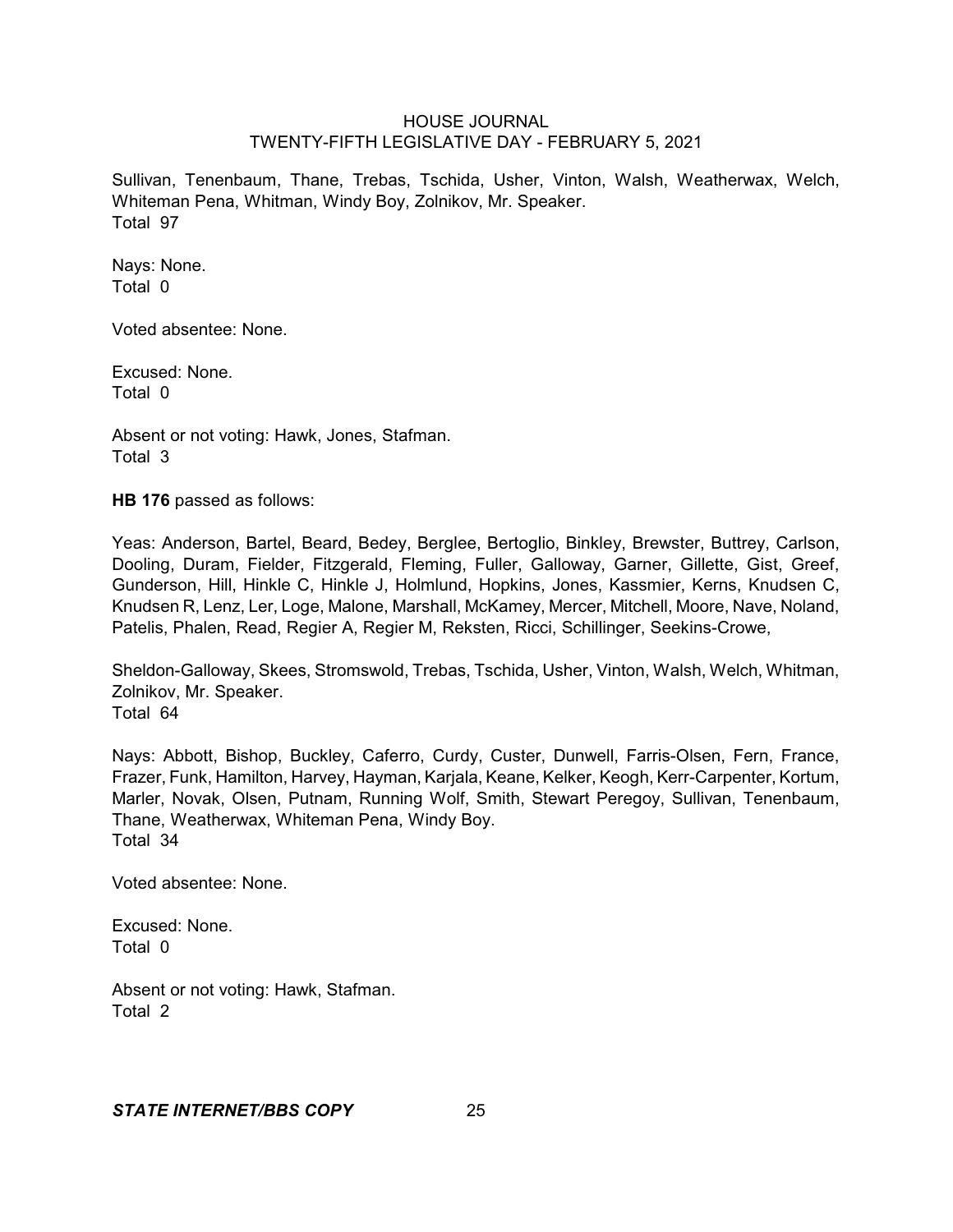**HB 184** passed as follows:

Yeas: Abbott, Anderson, Bedey, Bertoglio, Binkley, Brewster, Buckley, Buttrey, Caferro, Carlson, Curdy, Custer, Dooling, Dunwell, Duram, Farris-Olsen, Fern, Fitzgerald, Fleming, France, Frazer, Funk, Garner, Gillette, Gist, Greef, Hamilton, Harvey, Hayman, Hill, Holmlund, Hopkins, Jones, Karjala, Kassmier, Keane, Kelker, Keogh, Kerr-Carpenter, Knudsen R, Loge, Malone, Marshall, McKamey, Mitchell, Nave, Noland, Novak, Patelis, Putnam, Regier A, Reksten, Ricci, Running Wolf, Skees, Smith, Stewart Peregoy, Stromswold, Sullivan, Tenenbaum, Thane, Trebas, Usher, Vinton, Walsh, Weatherwax, Welch, Whiteman Pena, Whitman, Windy Boy. Total 70

Nays: Bartel, Beard, Berglee, Bishop, Fielder, Fuller, Galloway, Gunderson, Hinkle C, Hinkle J, Kerns, Knudsen C, Kortum, Lenz, Ler, Mercer, Moore, Phalen, Read, Regier M, Schillinger, Seekins-Crowe, Sheldon-Galloway, Tschida, Zolnikov, Mr. Speaker. Total 26

Voted absentee: None.

Excused: None. Total 0

Absent or not voting: Hawk, Marler, Olsen, Stafman. Total 4

**HB 229** passed as follows:

Yeas: Anderson, Bartel, Beard, Bedey, Berglee, Bertoglio, Binkley, Brewster, Buckley, Buttrey, Carlson, Custer, Dooling, Duram, Fielder, Fitzgerald, Fleming, Frazer, Fuller, Galloway, Garner, Gillette, Gist, Gunderson, Hill, Hinkle C, Hinkle J, Holmlund, Hopkins, Jones, Kassmier, Kerns, Kerr-Carpenter, Knudsen C, Knudsen R, Lenz, Ler, Loge, Malone, Marshall, McKamey, Mercer, Mitchell, Moore, Nave, Noland, Patelis, Phalen, Putnam, Read, Regier A, Regier M, Reksten, Ricci, Schillinger, Seekins-Crowe, Sheldon-Galloway, Skees, Smith, Stromswold, Trebas, Tschida, Usher, Vinton, Walsh, Weatherwax, Welch, Whitman, Zolnikov, Mr. Speaker. Total 70

Nays: Abbott, Bishop, Caferro, Curdy, Dunwell, Farris-Olsen, Fern, France, Funk, Greef, Hamilton, Harvey, Hayman, Karjala, Keane, Kelker, Keogh, Kortum, Marler, Novak, Olsen, Running Wolf, Stewart Peregoy, Sullivan, Tenenbaum, Thane, Whiteman Pena, Windy Boy. Total 28

Voted absentee: None.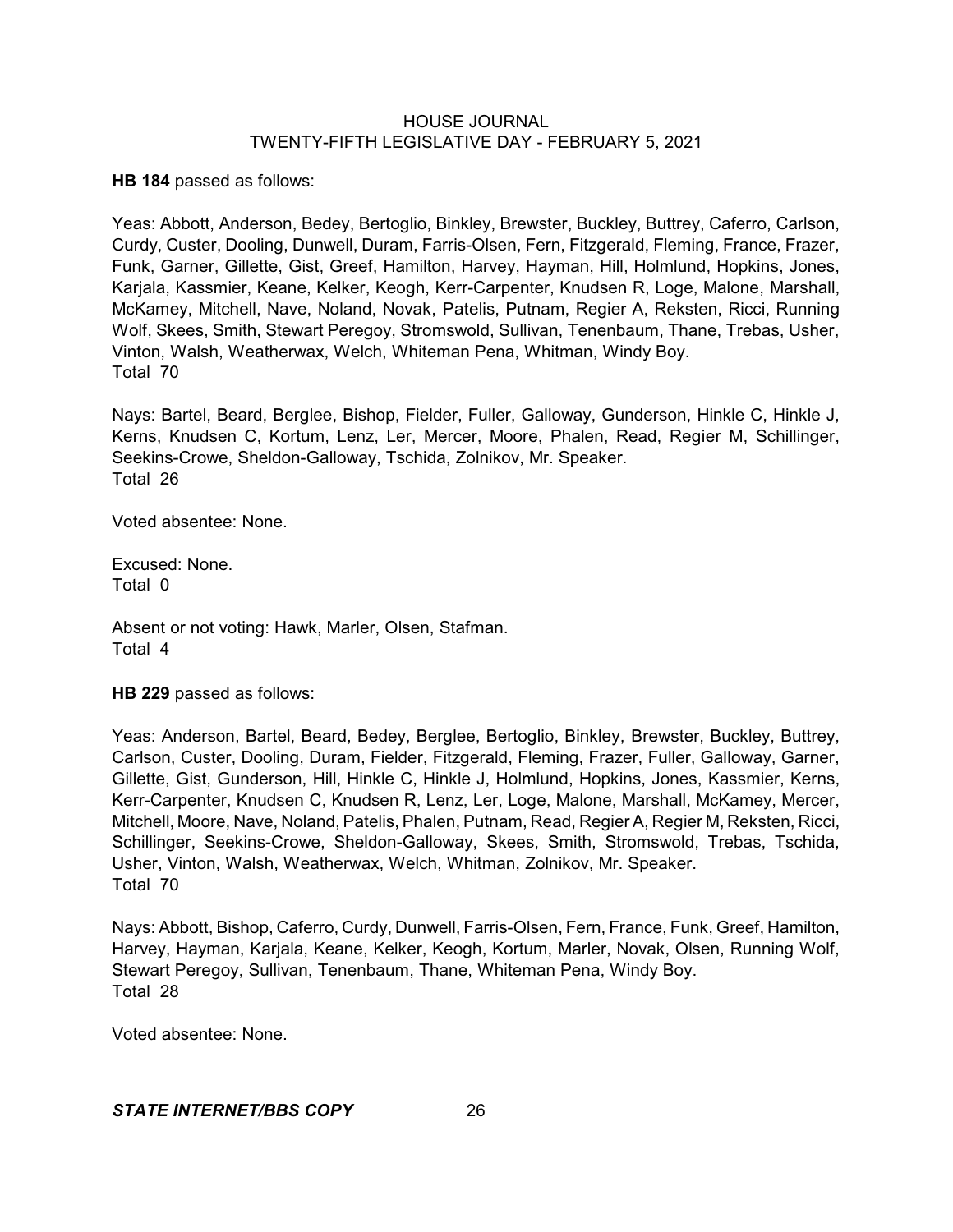Excused: None. Total 0

Absent or not voting: Hawk, Stafman. Total 2

**HB 256** passed as follows:

Yeas: Abbott, Anderson, Bartel, Beard, Bedey, Berglee, Bertoglio, Binkley, Brewster, Buckley, Buttrey, Caferro, Carlson, Curdy, Custer, Dooling, Duram, Farris-Olsen, Fern, Fielder, Fitzgerald, Fleming, France, Frazer, Fuller, Funk, Galloway, Garner, Gillette, Gist, Greef, Gunderson, Harvey, Hill, Hinkle C, Hinkle J, Holmlund, Hopkins, Jones, Karjala, Kassmier, Kelker, Keogh, Kerns, Knudsen C, Knudsen R, Lenz, Ler, Loge, Malone, Marler, Marshall, McKamey, Mercer, Mitchell, Moore, Nave, Noland, Novak, Patelis, Phalen, Regier A, Regier M, Reksten, Ricci, Running Wolf, Schillinger, Seekins-Crowe, Sheldon-Galloway, Skees, Smith, Stromswold, Thane, Trebas, Tschida, Usher, Vinton, Walsh, Weatherwax, Welch, Whitman, Zolnikov, Mr. Speaker. Total 83

Nays: Bishop, Dunwell, Hamilton, Hayman, Keane, Kerr-Carpenter, Kortum, Olsen, Putnam, Read, Stewart Peregoy, Sullivan, Tenenbaum, Whiteman Pena, Windy Boy. Total 15

Voted absentee: None.

Excused: None. Total 0

Absent or not voting: Hawk, Stafman. Total 2

**SB 3** concurred in as follows:

Yeas: Abbott, Anderson, Bartel, Beard, Bedey, Berglee, Bertoglio, Binkley, Bishop, Brewster, Buckley, Buttrey, Caferro, Carlson, Curdy, Custer, Dooling, Dunwell, Duram, Farris-Olsen, Fern, Fielder, Fitzgerald, Fleming, France, Frazer, Fuller, Funk, Galloway, Garner, Gillette, Gist, Greef, Gunderson, Hamilton, Harvey, Hayman, Hill, Hinkle C, Hinkle J, Holmlund, Hopkins, Jones, Karjala, Kassmier, Keane, Kelker, Keogh, Kerns, Kerr-Carpenter, Knudsen C, Knudsen R, Kortum, Lenz, Ler, Loge, Malone, Marler, Marshall, McKamey, Mercer, Mitchell, Moore, Nave, Noland, Novak, Olsen, Patelis, Phalen, Putnam, Read, Regier A, Regier M, Reksten, Ricci, Running Wolf, Schillinger, Seekins-Crowe, Sheldon-Galloway, Skees, Smith, Stewart Peregoy, Stromswold,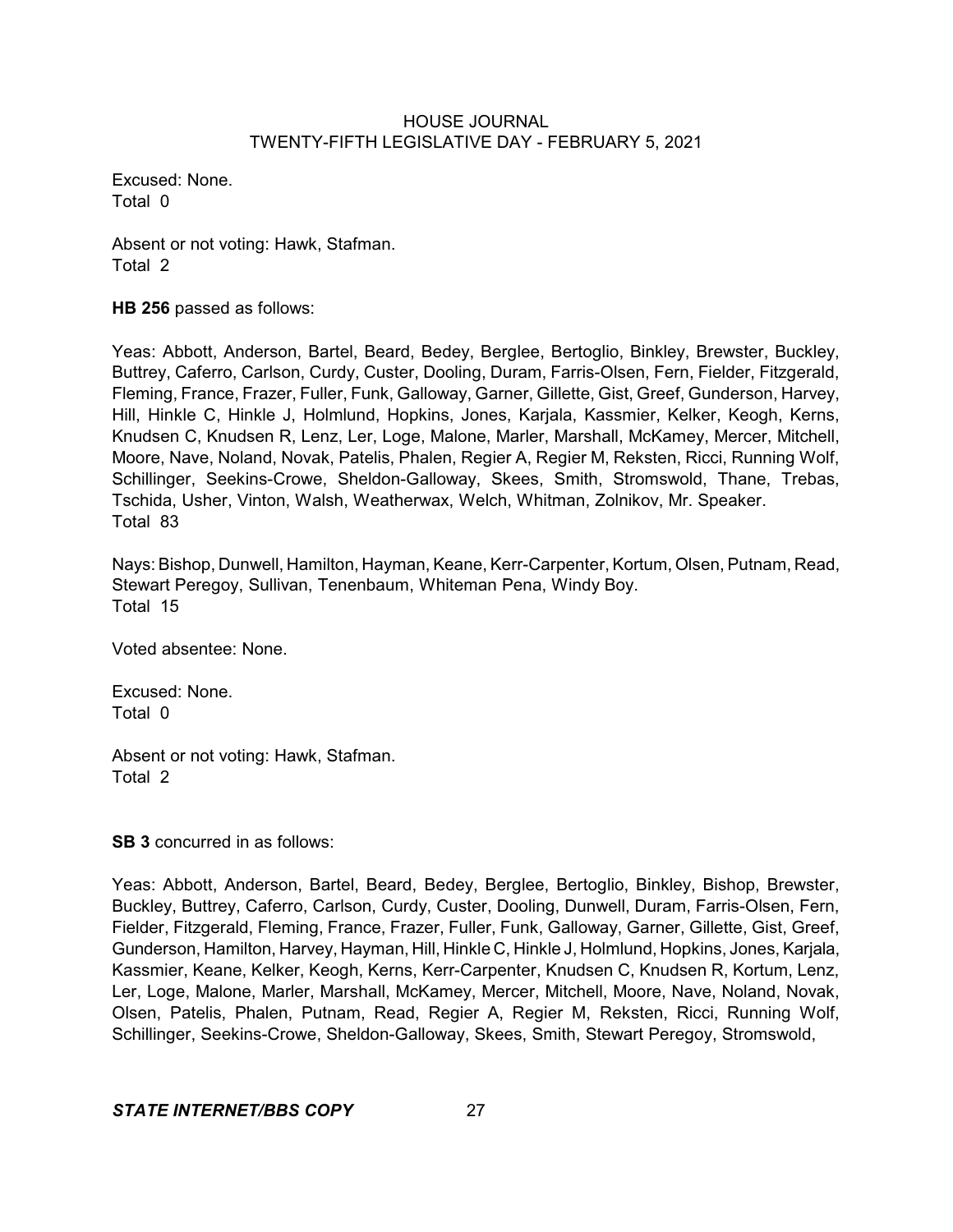Sullivan, Tenenbaum, Thane, Trebas, Tschida, Usher, Vinton, Walsh, Weatherwax, Welch, Whiteman Pena, Whitman, Windy Boy, Zolnikov, Mr. Speaker. Total 98

Nays: None. Total 0

Voted absentee: None.

Excused: None. Total 0

Absent or not voting: Hawk, Stafman. Total 2

**SB 6** concurred in as follows:

Yeas: Abbott, Anderson, Bartel, Beard, Bedey, Berglee, Bertoglio, Binkley, Bishop, Brewster, Buckley, Buttrey, Caferro, Carlson, Curdy, Custer, Dooling, Dunwell, Duram, Farris-Olsen, Fern, Fielder, Fitzgerald, Fleming, France, Frazer, Fuller, Funk, Galloway, Garner, Gillette, Gist, Greef, Gunderson, Hamilton, Harvey, Hayman, Hill, Hinkle C, Hinkle J, Holmlund, Hopkins, Jones, Karjala, Kassmier, Keane, Kelker, Keogh, Kerns, Kerr-Carpenter, Knudsen C, Knudsen R, Kortum, Lenz, Ler, Loge, Malone, Marler, Marshall, McKamey, Mercer, Mitchell, Moore, Nave, Noland, Novak, Olsen, Patelis, Phalen, Putnam, Read, Regier A, Regier M, Reksten, Ricci, Running Wolf, Schillinger, Seekins-Crowe, Sheldon-Galloway, Skees, Smith, Stewart Peregoy, Stromswold, Sullivan, Tenenbaum, Thane, Trebas, Tschida, Usher, Vinton, Walsh, Weatherwax, Welch, Whiteman Pena, Whitman, Windy Boy, Zolnikov, Mr. Speaker. Total 98

Nays: None. Total 0

Voted absentee: None.

Excused: None. Total 0

Absent or not voting: Hawk, Stafman. Total 2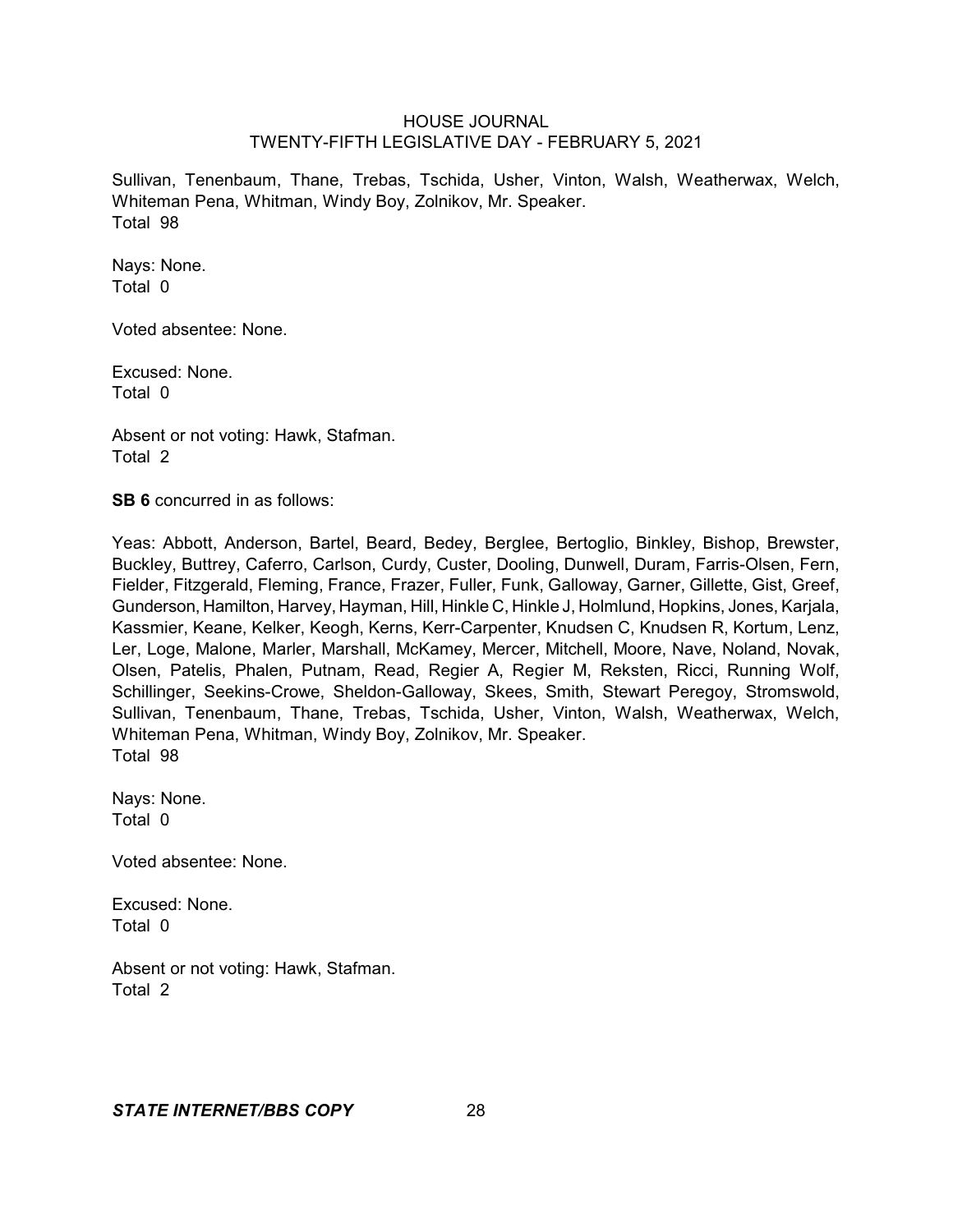**SB 30** concurred in as follows:

Yeas: Abbott, Anderson, Bartel, Beard, Bedey, Berglee, Bertoglio, Binkley, Bishop, Brewster, Buckley, Buttrey, Caferro, Carlson, Curdy, Custer, Dooling, Dunwell, Duram, Farris-Olsen, Fern, Fielder, Fitzgerald, Fleming, France, Frazer, Fuller, Funk, Galloway, Garner, Gillette, Gist, Greef, Gunderson, Hamilton, Harvey, Hayman, Hill, Hinkle C, Hinkle J, Holmlund, Hopkins, Jones, Karjala, Kassmier, Keane, Kelker, Keogh, Kerns, Kerr-Carpenter, Knudsen C, Knudsen R, Kortum, Lenz, Ler, Loge, Malone, Marshall, McKamey, Mercer, Mitchell, Moore, Nave, Noland, Novak, Olsen, Patelis, Phalen, Putnam, Read, Regier A, Regier M, Reksten, Ricci, Running Wolf, Schillinger, Seekins-Crowe, Sheldon-Galloway, Skees, Smith, Stewart Peregoy, Stromswold, Sullivan, Tenenbaum, Thane, Trebas, Tschida, Usher, Vinton, Walsh, Weatherwax, Welch, Whiteman Pena, Whitman, Windy Boy, Zolnikov, Mr. Speaker. Total 97

Nays: None. Total 0

Voted absentee: None.

Excused: None. Total 0

Absent or not voting: Hawk, Marler, Stafman. Total 3

**SB 34** concurred in as follows:

Yeas: Abbott, Anderson, Bartel, Beard, Bedey, Berglee, Bertoglio, Binkley, Bishop, Brewster, Buckley, Buttrey, Caferro, Carlson, Curdy, Custer, Dooling, Dunwell, Duram, Farris-Olsen, Fern, Fielder, Fitzgerald, Fleming, France, Frazer, Fuller, Funk, Galloway, Garner, Gillette, Gist, Greef, Gunderson, Hamilton, Harvey, Hayman, Hill, Hinkle C, Hinkle J, Holmlund, Hopkins, Jones,Karjala, Kassmier, Keane, Kelker, Keogh, Kerns, Kerr-Carpenter, Knudsen C, Knudsen R, Kortum, Lenz, Ler, Loge, Malone, Marler, Marshall, McKamey, Mercer, Mitchell, Moore, Nave, Noland, Novak, Olsen, Patelis, Phalen, Putnam, Read, Regier A, Regier M, Reksten, Ricci, Running Wolf, Schillinger, Seekins-Crowe, Sheldon-Galloway, Skees, Smith, Stewart Peregoy, Stromswold, Sullivan, Tenenbaum, Thane, Trebas, Tschida, Usher, Vinton, Walsh, Weatherwax, Welch, Whiteman Pena, Whitman, Windy Boy, Zolnikov, Mr. Speaker. Total 98

Nays: None. Total 0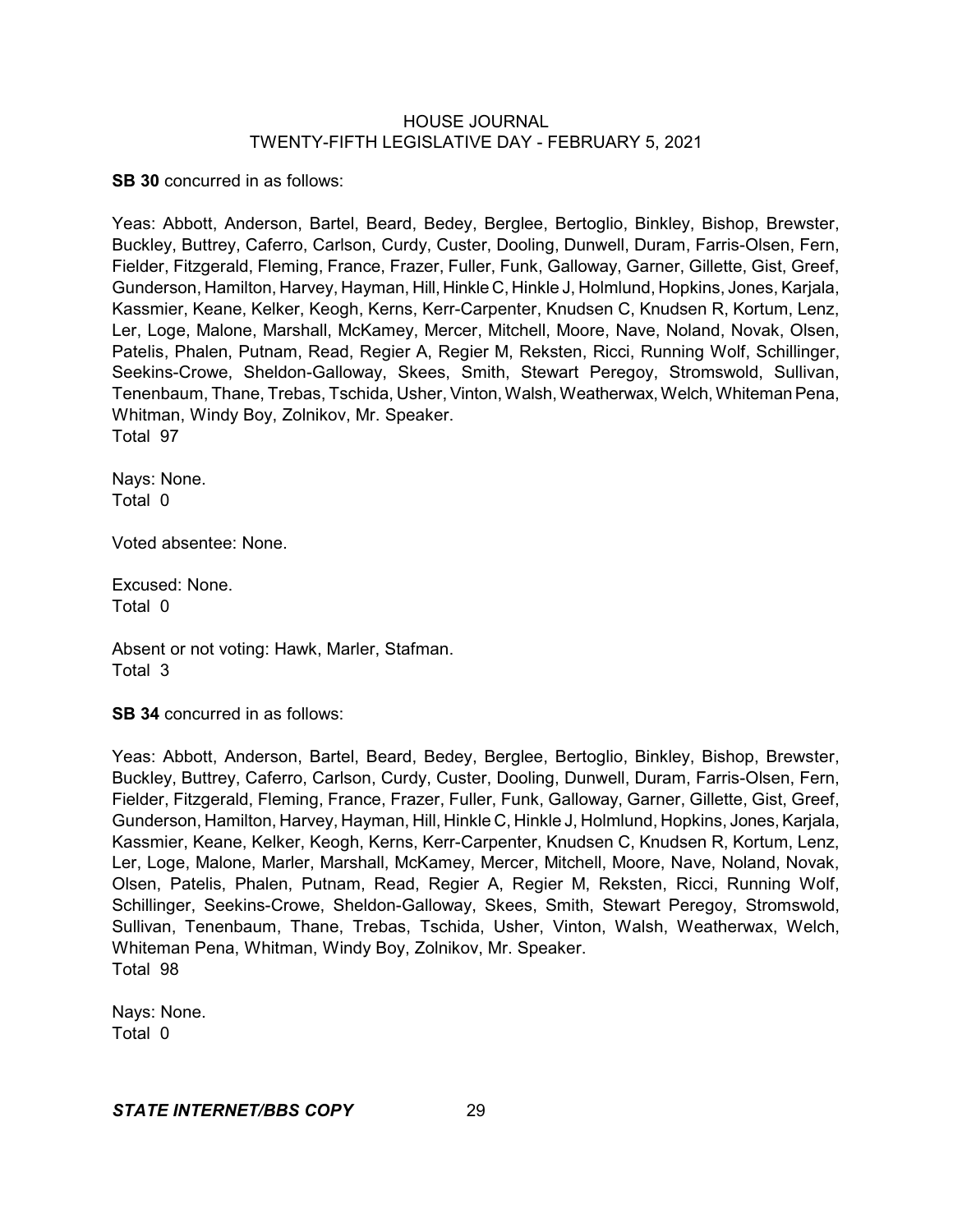Voted absentee: None.

Excused: None. Total 0

Absent or not voting: Hawk, Stafman. Total 2

**SB 35** concurred in as follows:

Yeas: Abbott, Anderson, Bartel, Beard, Bedey, Berglee, Bertoglio, Binkley, Bishop, Brewster, Buckley, Buttrey, Caferro, Carlson, Curdy, Custer, Dooling, Dunwell, Duram, Farris-Olsen, Fern, Fielder, Fitzgerald, Fleming, France, Frazer, Fuller, Funk, Galloway, Garner, Gillette, Gist, Greef, Gunderson, Hamilton, Harvey, Hayman, Hill, Hinkle C, Hinkle J, Holmlund, Hopkins, Jones,Karjala, Kassmier, Keane, Kelker, Keogh, Kerns, Kerr-Carpenter, Knudsen C, Knudsen R, Kortum, Lenz, Ler, Loge, Malone, Marler, Marshall, McKamey, Mercer, Mitchell, Moore, Nave, Noland, Novak, Olsen, Patelis, Phalen, Putnam, Read, Regier A, Regier M, Reksten, Ricci, Running Wolf, Schillinger, Seekins-Crowe, Sheldon-Galloway, Skees, Smith, Stewart Peregoy, Stromswold, Sullivan, Tenenbaum, Thane, Trebas, Tschida, Usher, Vinton, Walsh, Weatherwax, Welch, Whiteman Pena, Whitman, Windy Boy, Zolnikov, Mr. Speaker. Total 98

Nays: None. Total 0

Voted absentee: None.

Excused: None. Total 0

Absent or not voting: Hawk, Stafman. Total 2

# **MOTIONS**

Majority Leader Vinton moved to re-refer **HB 131** to the Appropriations Committee. Without objection, so ordered.

Majority Leader Vinton moved to re-refer **HB 239** to the Appropriations Committee. Without objection, so ordered.